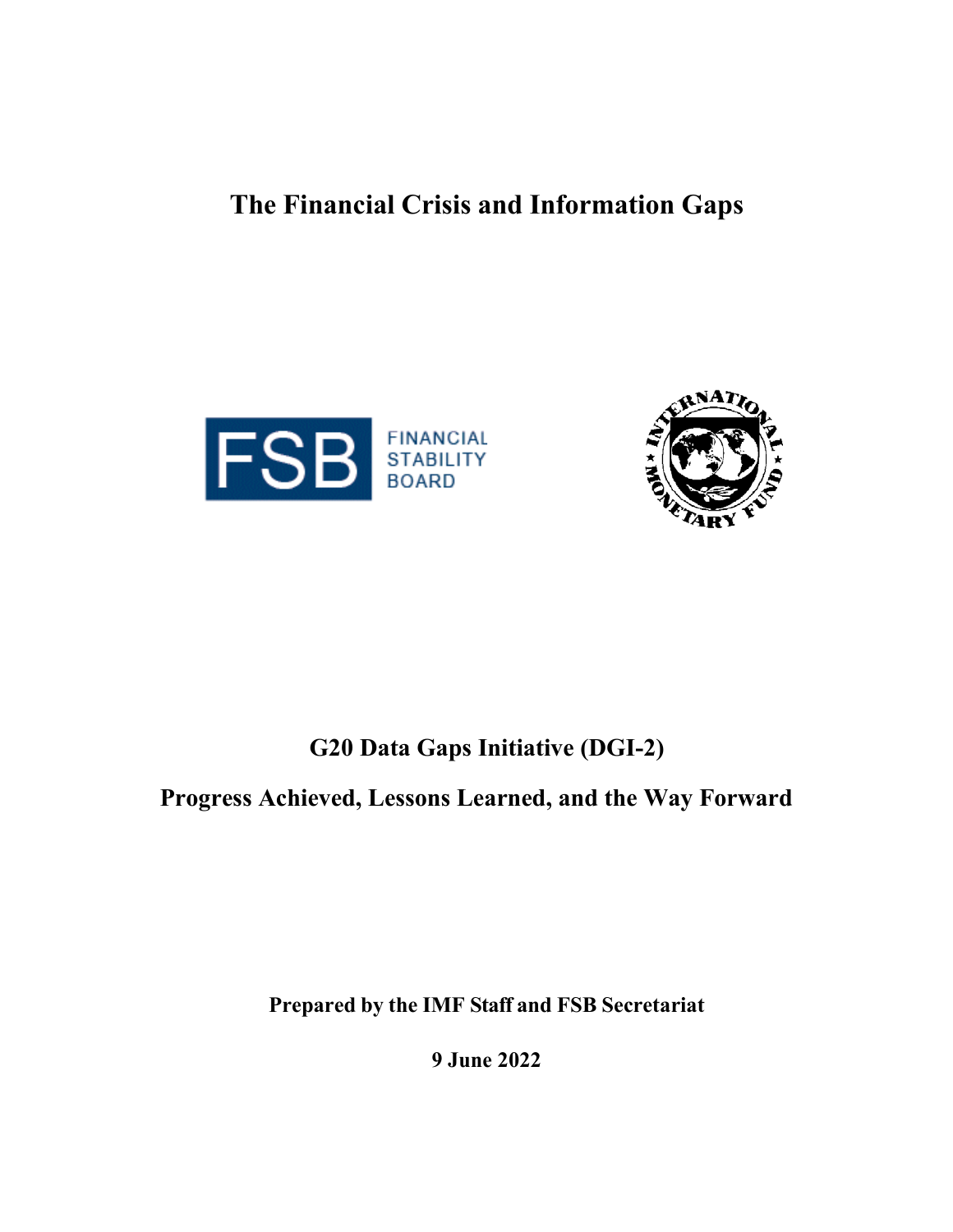In drafting this report and more generally through the overall process of the G20 Data Gaps Initiative (DGI), the International Monetary Fund (IMF) Staff and the Financial Stability Board (FSB) Secretariat are thankful for the collaborative efforts of the **Inter-Agency Group on Economic and Financial Statistics (IAG)**. 1

### **The Member Agencies of the IAG are:**

Bank for International Settlements (BIS) European Central Bank (ECB) Eurostat International Monetary Fund (IMF, Chair) Organisation for Economic Co-operation and Development (OECD) United Nations (UN) World Bank

The FSB Secretariat participates in the IAG meetings.

<sup>&</sup>lt;sup>1</sup> The IAG was established in 2008 to coordinate international statistical work following the financial crisis.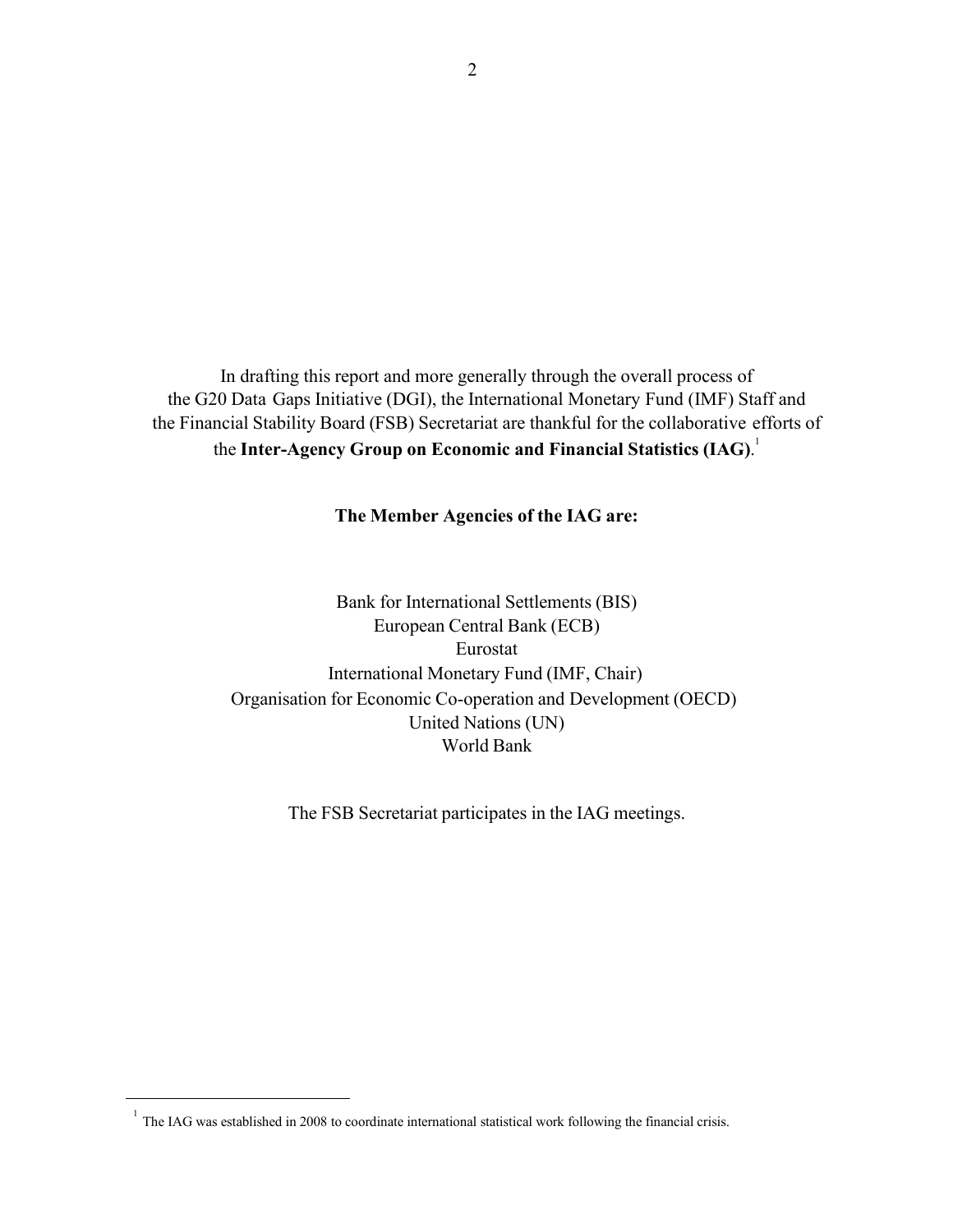| <b>Contents</b>                                                                                                                                                       | Page |
|-----------------------------------------------------------------------------------------------------------------------------------------------------------------------|------|
|                                                                                                                                                                       |      |
|                                                                                                                                                                       |      |
|                                                                                                                                                                       |      |
| II. Overview of Progress Achieved in Addressing Data Gaps Identified During the 2007-08                                                                               |      |
| III. Way Forward for Continued Statistical Cooperation to Address Remaining Challenges 16                                                                             |      |
|                                                                                                                                                                       |      |
| Table<br>1. Overall Implementation Status and Progress for the DGI-2 Recommendations 15                                                                               |      |
| Figures                                                                                                                                                               |      |
|                                                                                                                                                                       |      |
| 2. Overview of Implementation Status for DGI-2 Recommendations at end-202117                                                                                          |      |
| 3. Overview of Way Forward for DGI-2 Recommendations Not Fully Implemented in Some                                                                                    |      |
| Box                                                                                                                                                                   |      |
| 1. Examples of Policy Applications of Data Made Available Under the DGI-213                                                                                           |      |
| Annexes                                                                                                                                                               |      |
| 1. Monitoring Traffic Light Dashboard: Progress in the Implementation of the Common                                                                                   |      |
| 2. Monitoring Traffic Light Dashboard: G20 Economies' Status of Implementation of the                                                                                 |      |
| 3. Monitoring Traffic Light Dashboard: Status of Progress in the Voluntary Implementation of<br>Selected DGI-2 Recommendations by non-G20 FSB Economies at end-202125 |      |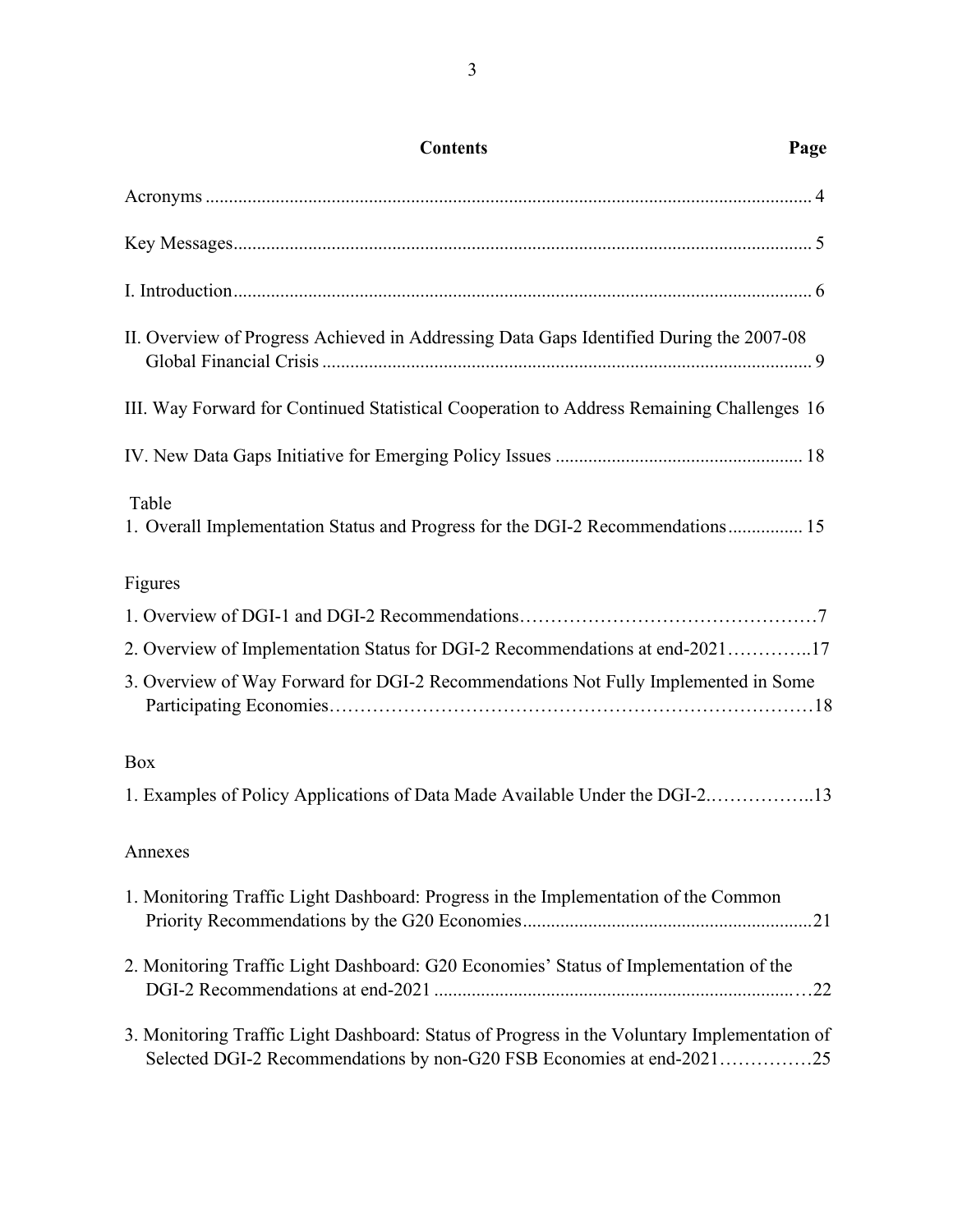### **ACRONYMS**

| <b>BIS</b>     | <b>Bank for International Settlements</b>               |
|----------------|---------------------------------------------------------|
| <b>CBS</b>     | <b>Consolidated Banking Statistics</b>                  |
| <b>CDIS</b>    | <b>Coordinated Direct Investment Survey</b>             |
| <b>CDMs</b>    | <b>Concentration and Distribution Measures</b>          |
| <b>CPIS</b>    | Coordinated Portfolio Investment Survey                 |
| <b>CPPI</b>    | <b>Commercial Property Price Index</b>                  |
| <b>DGI</b>     | Data Gaps Initiative                                    |
| $DGI-1$        | First Phase of the Data Gaps Initiative                 |
| $DGI-2$        | Second Phase of the Data Gaps Initiative                |
| <b>ECB</b>     | European Central Bank                                   |
| EU             | European Union                                          |
| Eurostat       | Statistical Office of the European Union                |
| <b>FMCBG</b>   | <b>Finance Ministers and Central Bank Governors</b>     |
| <b>FSB</b>     | <b>Financial Stability Board</b>                        |
| <b>FSIs</b>    | <b>Financial Soundness Indicators</b>                   |
| G20            | The Group of Twenty                                     |
| <b>GFC</b>     | <b>Global Financial Crisis</b>                          |
| <b>GFS</b>     | <b>Government Finance Statistics</b>                    |
| G-SIBs         | <b>Global Systemically Important Banks</b>              |
| G-SIFIs        | Global Systemically Important Financial Institutions    |
| $G-SIIs$       | Global Systemically Important Insurers                  |
| <b>GVC</b>     | Global Value Chains                                     |
| <b>IAG</b>     | Inter-Agency Group on Economic and Financial Statistics |
| <b>IAIS</b>    | International Association of Insurance Supervisors      |
| <b>IBS</b>     | <b>International Banking Statistics</b>                 |
| <b>IFC</b>     | Irving Fisher Committee on Central Bank Statistics      |
| $\mathbf{IIP}$ | <b>International Investment Position</b>                |
| <b>IMF</b>     | <b>International Monetary Fund</b>                      |
| <b>ISWGNA</b>  | Intersecretariat Working Group on National Accounts     |
| IT             | <b>Information Technology</b>                           |
| <b>JGB</b>     | Japanese Government Bond                                |
| <b>LBS</b>     | <b>Locational Banking Statistics</b>                    |
| <b>NDC</b>     | <b>National Determined Contributions</b>                |
| <b>OECD</b>    | Organisation for Economic Co-operation and Development  |
| <b>OFCs</b>    | <b>Other Financial Corporations</b>                     |
| <b>OTC</b>     | Over-the-counter                                        |
| <b>RPPI</b>    | <b>Residential Property Price Index</b>                 |
| <b>SDMX</b>    | Statistical Data and Metadata eXchange                  |
| <b>SFTs</b>    | <b>Securities Financing Transactions</b>                |
| <b>UNSD</b>    | <b>United Nations Statistics Division</b>               |
| <b>WB</b>      | World Bank                                              |
| <b>WGSD</b>    | Working Group on Securities Databases                   |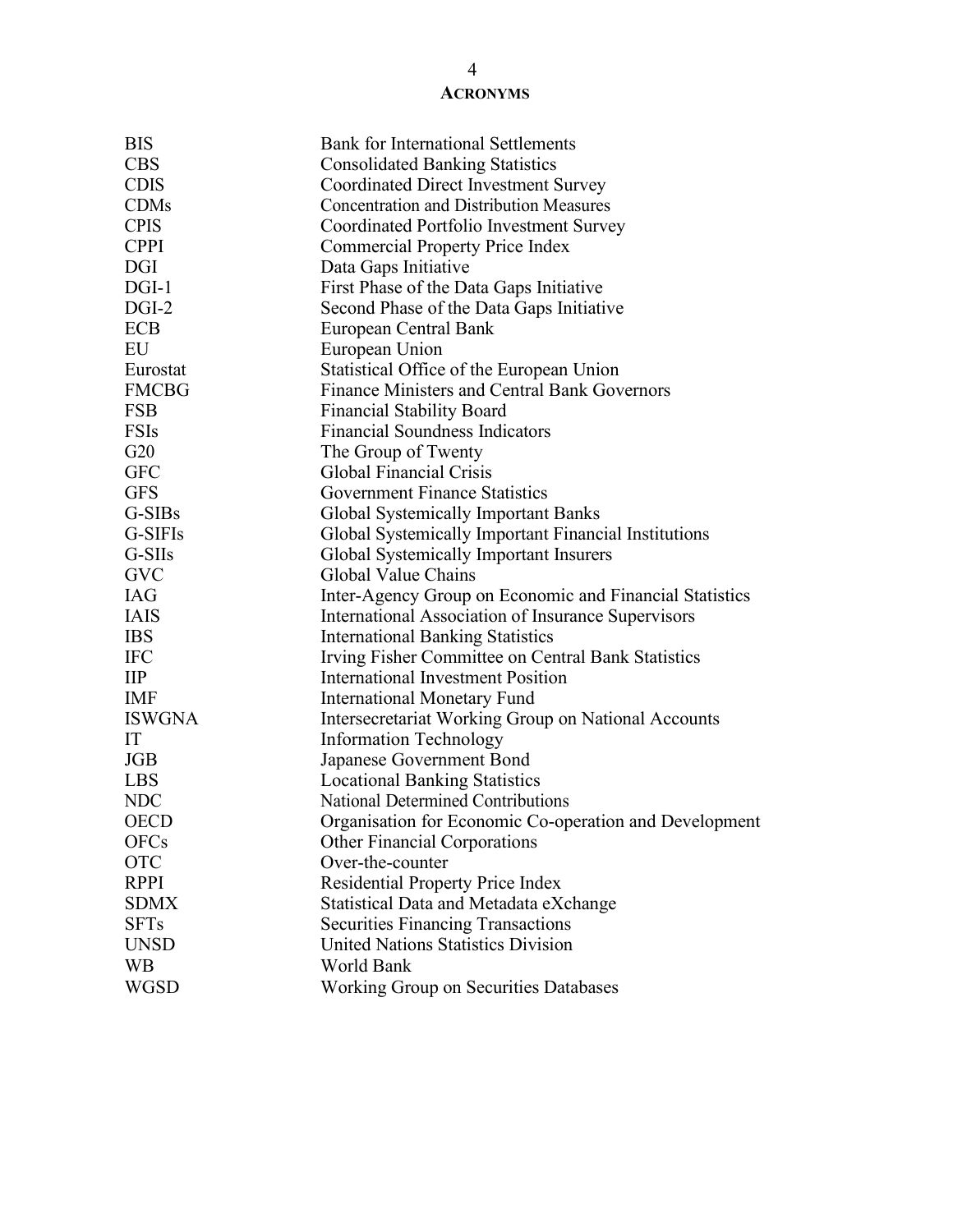#### **KEY MESSAGES**

*Accurate and timely data are essential to assess economic and financial stability risks and to develop effective policy responses to address those risks. Such data are becoming more important as economies face greater uncertainties in a rapidly changing environment. Since the G20 Finance Ministers and Central Bank Governors (FMCBG) endorsed the twenty recommendations prepared by the International Monetary Fund (IMF) staff and the Secretariat of the Financial Stability Board (FSB) in October 2009, significant progress has been made in addressing the data gaps identified during the global financial crisis (GFC) of 2007-08 through the two phases of the Data Gaps Initiative (DGI). Building on the close collaboration among the participating economies and the international organizations, the peer pressure mechanism, and the explicit support from the G20, policy makers now have a better understanding of risks and vulnerabilities their economies face. This has helped them to develop effective policy responses as in the case, for example, of their response to the COVID-19 pandemic. Looking ahead, participating economies and international organizations will continue to address remaining challenges in closing the identified data gaps under the second phase of DGI (DGI-2), and have developed a work plan to address newly emerging policy-relevant data gaps for consideration by the G20 FMCBG later this year. The workplan will take into account different statistical capacity across the participating economies, and coordinate with existing international statistical workstreams.*

**Significant progress has been achieved during phases 1 and 2 of the DGI in closing identified policy-relevant data gaps, including in the development of conceptual frameworks, and improvements in data coverage, timeliness, and periodicity.** Policy makers now have improved quality and granularity of data that have contributed to better and more detailed assessments of macroprudential and financial stability risks. In particular, progress has been observed in closing data gaps related to Financial Soundness Indicators (FSIs), global systemically important financial institutions (G-SIFIs), non-bank financial intermediation, derivatives data, securities statistics, international investment position (IIP), Coordinated Direct Investment Survey (CDIS), Coordinated Portfolio Investment Survey (CPIS), and Residential and Commercial Property Price Indices (RPPI and CPPI). The enhanced timeliness of many data sets has also facilitated policy analysis, including the impact assessment of government policy measures during the COVID-19 pandemic.

**Despite the progress made during the initiative, challenges remain for some participating economies in fully closing data gaps related to some DGI-2 recommendations, which will continue to be addressed by participating economies and the relevant international organizations.** In particular, challenges are observed in: securities financing transaction (SFT) data, securities statistics, sectoral accounts, IIP, international banking statistics, cross-border exposures of non-bank corporations, public sector debt statistics, and CPPI. To help close any remaining gaps, international statistical cooperation will be continued under the relevant international organizations and implementation monitored, on an annual basis, through a similar peer pressure mechanism as in DGI-2.

**Building on the success of DGI-2, participating economies and international organizations support further work to address data gaps relating to emerging policy needs.** The IMF staff, in close cooperation with the FSB and IAG, and in consultation with participating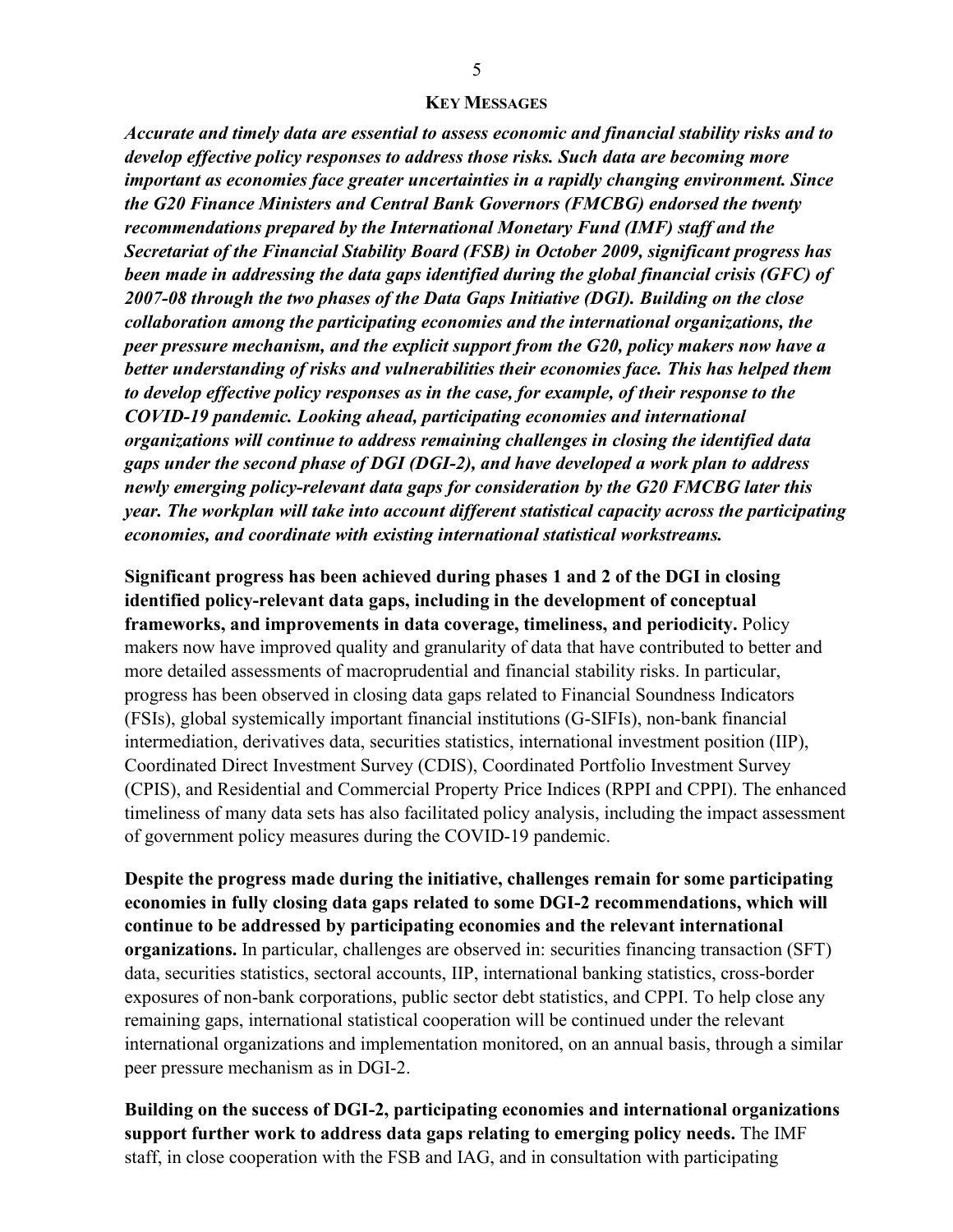economies, has developed a high-level workplan for the new DGI, to be submitted to the G20 FMCBG. The workplan covers 14 recommendations under four main statistical and data priorities: (i) climate change; (ii) household distributional information; (iii) Fintech and financial inclusion; and (iv) access to private sources of data and administrative data, and data sharing. It is expected that the recommendations are implemented within five years after the launch.

#### **I. INTRODUCTION**

1. **Following the significant progress in closing the information gaps in financial stability identified during the global financial crisis (GFC) of 2007-08, the G20 FMCBG endorsed in September 2015 the closing of the first phase of the Data Gaps Initiative (DGI-1) and the launch of its second phase (DGI-2).** [1](#page-5-0) The DGI-1 focused on development of conceptual frameworks, as well as enhancements of some statistical collection and reporting. Its twenty recommendations were structured around four themes: (i) build-up of risk in the financial sector; (ii) cross-border financial linkages; (iii) vulnerability of domestic economies to shocks; and (iv) communication of official statistics (see Figure 1). While progress was made, more work was needed to encourage convergence of data provision among the participating economies and to consolidate the progress made during DGI-1.

### 2. **The main objective of DGI-2 was to implement the regular collection and**

**dissemination of reliable and timely statistics for policy use.** Such statistics reflect data needs stemming from the GFC and evolving data needs from policymakers that became clearer during the post-GFC regulatory reform six years after the crisis. Its twenty recommendations were classified into three main headings: (i) monitoring risks in the financial sector; (ii) vulnerabilities, interconnections and spillovers; and (iii) data sharing and communication of official statistics (see Figure 1). The DGI-2 maintained continuity with the DGI-1 recommendations while setting more specific objectives for participating economies to compile and disseminate minimum common datasets for these recommendations. The DGI-2 also included new recommendations to reflect evolving users' needs. Furthermore, the DGI-2 aimed to strengthen synergies with other relevant global initiatives.

<span id="page-5-0"></span><sup>&</sup>lt;sup>1</sup> Se[e Communiqué of the G20 Finance Ministers and Central Bank Governors Meeting 4-5 September 2015 in Ankara, Turkey.](https://www.banque-france.fr/sites/default/files/media/2016/10/21/ankara-communique_2015-09.pdf)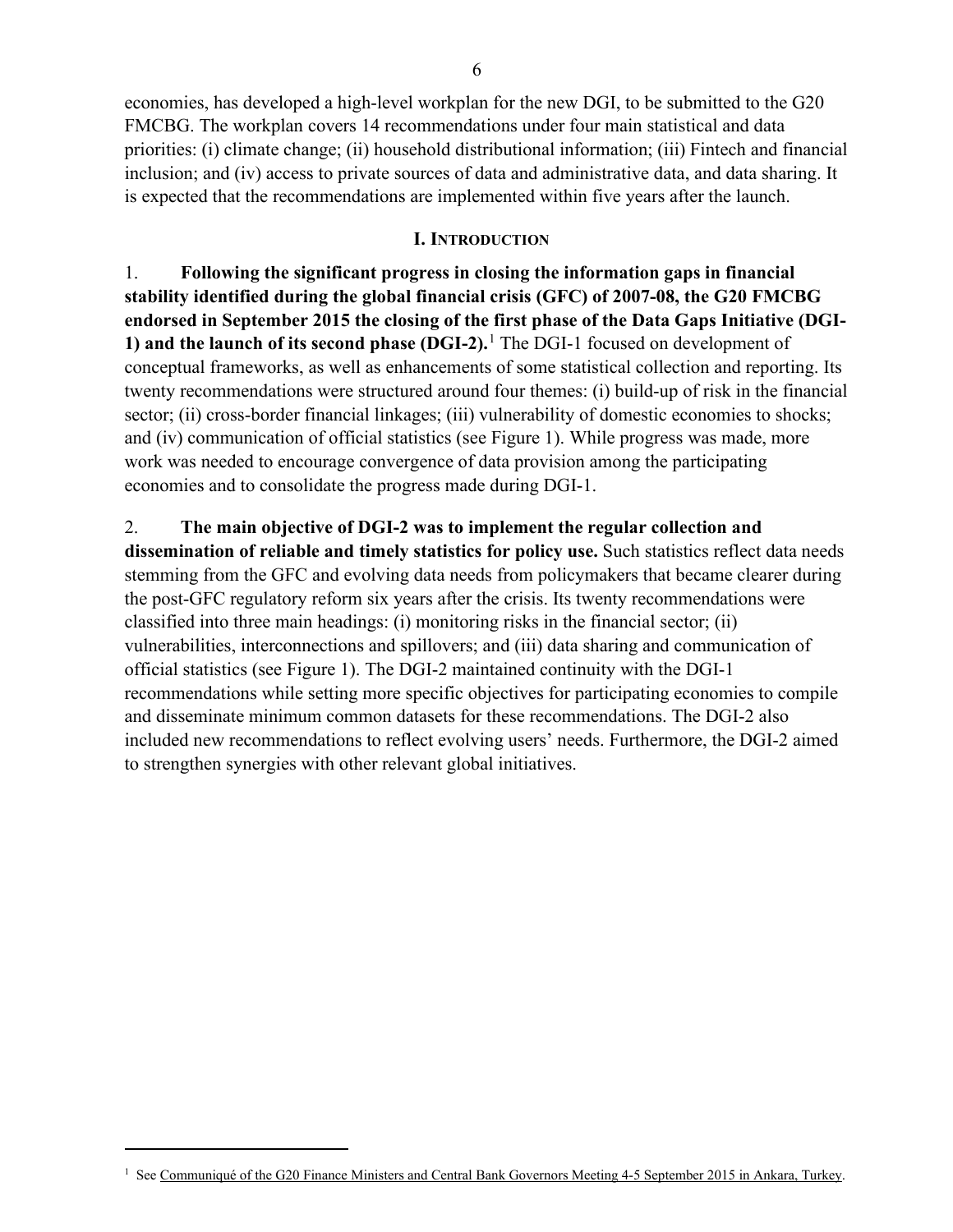|               | <b>DGI-1 Recommendations</b>                                                                                 |       | <b>DGI-2 Recommendations</b>                                   |
|---------------|--------------------------------------------------------------------------------------------------------------|-------|----------------------------------------------------------------|
| 1.1           | Mandate                                                                                                      | II.1  | Mandate                                                        |
|               | Build-up of risk in the financial sector                                                                     |       | Monitoring risks in the financial sector                       |
| 1.2           | Financial Soundness Indicators (FSIs)                                                                        | II.2  | Financial Soundness Indicators (FSIs)                          |
| 1.3           | FSIs - Tail risk, concentrations, variations & distributions, volatility                                     | II.3  | FSI Concentration and Distribution Measures (CDM)              |
| $\mathsf{I}4$ | Aggregate leverage and maturity mismatches                                                                   | II.4  | Global Systemically Important Financial Institutions (G-SIFIs) |
| 1.5           | Credit Default Swaps (CDS)                                                                                   | II.5  | Non-Bank Financial Intermediation (NBFI)                       |
| 1.6           | Structured products                                                                                          | II.6  | <b>Derivatives</b>                                             |
| 1.7           | Securities statistics                                                                                        | II.7  | Securities statistics                                          |
|               | Cross-border financial linkages                                                                              |       | Vulnerabilities, interconnectedness and spillovers             |
| 1.8           | Global Systemically Important Financial Institutions (G-SIFIs) - linkages                                    | II.8  | Sectoral accounts                                              |
| 1.9           | G-SIFIs                                                                                                      | II.9  | Household Distribution Information                             |
| 1.10          | International Banking Statistics (IBS) and Coordinated Portfolio<br>Investment Survey (CPIS) - Participation | II.10 | International Investment Position (IIP)                        |
| 1.11          | IBS & CPIS - Enhancement                                                                                     | II.11 | International Banking Statistics (IBS)                         |
| 1.12          | International Investment Position (IIP)                                                                      | II.12 | Coordinated Portfolio Investment Surpvey (CPIS)                |
| 1.13          | Financial and nonfinancial institutions - cross-border exposures                                             | II.13 | Coordinated Debt Investment Survey (CDIS)                      |
| 1.14          | International exposures of large nonbank financial institutions                                              | II.14 | Cross-border exposures of non-bank corporates                  |
|               | Vulnerability of domestic economies to shocks                                                                | II.15 | Government Finance Statistics (GFS)                            |
| 1.15          | Sectoral accounts                                                                                            | II.16 | Public Sector Debt Database (PSDS)                             |
| 1.16          | Distributional information                                                                                   | II.17 | Residential Property Prices (RPPI)                             |
| 1.17          | Government Finance Statistics (GFS)                                                                          | II.18 | Commercial Property Prices (CPPI)                              |
| 1.18          | Public Sector Debt                                                                                           |       |                                                                |
| 1.19          | Real estate prices                                                                                           |       |                                                                |
|               | Improving communication of official statistics                                                               |       | Communication of official statistics                           |
| 1.20          | Principal global indicators                                                                                  | II.19 | International data cooperation and communication               |
|               |                                                                                                              | II.20 | Promotion of data sharing                                      |

### **Figure 1. Overview of DGI-1 and DGI-2 Recommendations**

Source: Second Phase of the G-[2](#page-6-0)0 Data Gaps Initiative (DGI-2): First Progress Report, September 2016<sup>2</sup>

### 3. **The DGI-2 enhanced collaboration and established a peer pressure mechanism to encourage participating economies to adopt higher common statistical standards.** Action

plans that set out specific "targets" for the implementation of the twenty DGI-2 recommendations through the five-year horizon of the initiative were introduced**.** While setting specific targets that participating economies should aim for, action plans also provided flexibility through the use of intermediate targets based on national priorities, resource constraints, and other considerations, in recognition of the different stages of statistical development across the participating economies. Annual progress reports to the G20 FMCBG by the FSB Secretariat and the IMF staff provided updates on the progress towards achieving these targets. Annual DGI Global Conferences and thematic workshops also provided opportunities for participating economies to understand the progress of others and learn from each other.

4. **Progress made since 2015 has been instrumental in closing gaps in policy-relevant data.** Improvements were noted in the development of conceptual frameworks, coverage, timeliness, or periodicity of: FSIs; G-SIFIs; non-bank financial intermediation; derivatives data; securities statistics; IIP; sectoral accounts; household distributional information; CDIS; CPIS; RPPI; and CPPI.

5. **Despite the progress, the COVID-19 pandemic posed significant challenges to the DGI program from 2020.** With the closure of some businesses and offices, the production and dissemination of statistics encountered difficulties in source data collection and, at the same

<span id="page-6-0"></span><sup>2</sup> Se[e FSB](https://www.fsb.org/wp-content/uploads/Second-phase-of-the-G20-Data-Gaps-Initiative-DGI-2-First-Progress-Report.pdf) an[d IMF](https://www.imf.org/en/News/Seminars/Conferences/DGI/g20-dgi-progress-reports-and-other-documents) websites.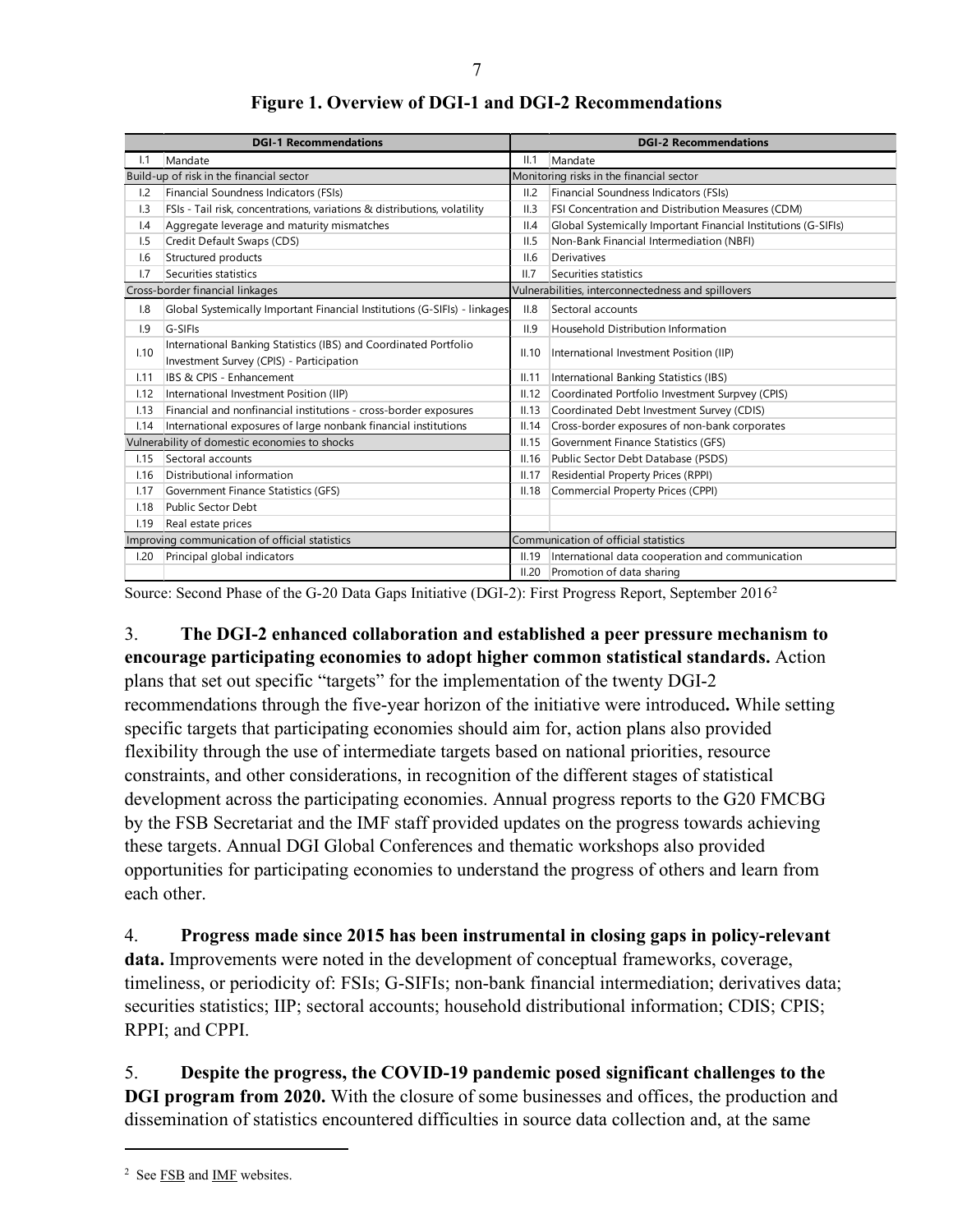time, some economies had to shift resources to address new priorities related to understanding the impact of the pandemic. Although the initiative was extended by six months to December 2021, the pandemic continued to affect the DGI-2 work program and posed significant challenges for the full implementation of some targets, for those economies where the respective recommendation was not yet achieved.

6. **Although further improvements in implementation are needed for some recommendations and economies, DGI-2 has proven its value during the crisis triggered by the COVID-19 pandemic.** It helped policymakers to obtain better access to key information to assess the developments and risks in the financial and nonfinancial sectors, as well as to analyze interconnectedness and cross-border spillovers.

7. **Building on the success of DGI-2, participating economies and international organizations supported further work to address data gaps related to emerging policy needs after the conclusion of DGI-2.** During 2021, steps were taken to plan for a new DGI to cover newly emerging data priorities. A Concept Note was submitted to the G20 FMCBG in July 2021, and the IMF staff, in close cooperation with the FSB and IAG, has developed a draft workplan for the new DGI, that benefited from feedback received from several rounds of consultation with participating economies and G20 user groups. The workplan includes carefully formulated targets and second-best targets, taking into account resource implications, timelines, feasibility and different statistical capacity across the participating economies. It will also coordinate with existing international statistical workstreams, to avoid duplication and exploit any possible synergies.

8. **This Report, prepared by the IMF staff and the FSB Secretariat in consultation with the participating economies and the IAG member agencies, provides an overview of the progress in addressing data gaps since the start of the DGI, the way forward for continued statistical cooperation to address remaining challenges related to DGI-2, and plans for a new DGI to address data gaps for emerging policy needs.** The report is structured as follows: Section II summarizes the main achievements in addressing data gaps identified during the GFC, in particular during DGI-2, and highlights lessons learned; Section III describes the plan for continuing the work to address remaining challenges related to DGI-2; and Section IV provides more information on the proposed new DGI. The following annexes complement the report: Annex 1 shows the G20 economies' progress on the common priority recommendations since mid-2021; Annex 2 presents the G20 economies' status of implementation of all DGI-2 recommendations; and Annex 3 presents the implementation status for the participating non-G20 FSB member economies. Additional notes (self-assessments) prepared by each G20 economy and non-G20 FSB member economies on their respective implementation of the DGI-2 recommendations are separately published on the IMF and FSB websites.<sup>[3](#page-7-0)</sup>

<span id="page-7-0"></span><sup>&</sup>lt;sup>3</sup> Se[e FSB](https://www.fsb.org/wp-content/uploads/P090622-2.pdf) and [IMF](https://www.imf.org/-/media/Files/Research/imf-and-g20/2022/g20-dgi-2-status-of-progress-and-key-challenges-update-end-2021.ashx) websites.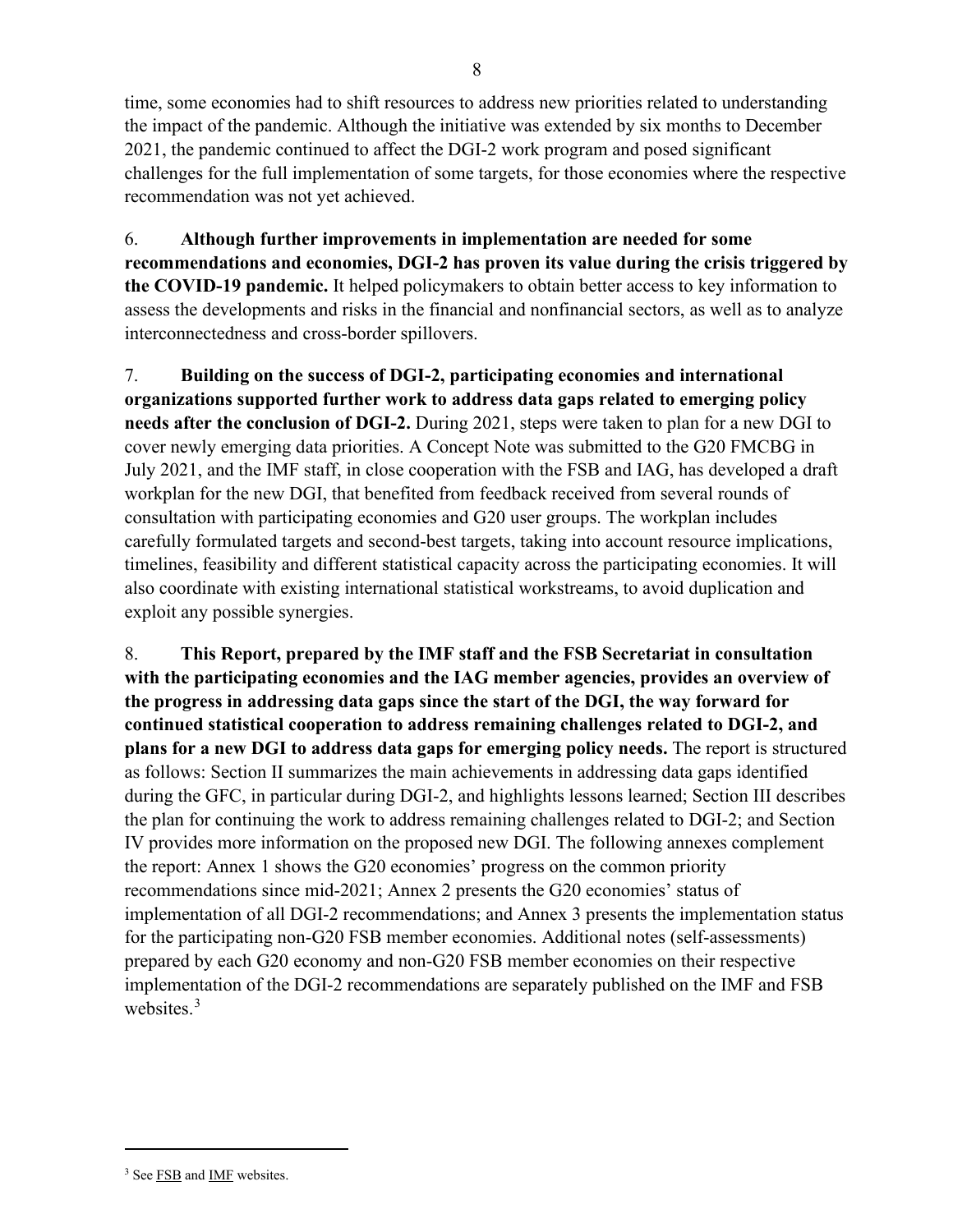### **II. OVERVIEW OF PROGRESS IN ADDRESSING DATA GAPS IDENTIFIED DURING THE 2007-08 GLOBAL FINANCIAL CRISIS**

9. **During the two phases of the DGI, considerable efforts were made by participating economies, covering a wide range of statistical and data initiatives to address the gaps in availability of key information for policymakers.** The DGI-1 and DGI-2 recommendations were developed in consultation with compilers and users, and endorsed by the G20 FMCBG.<sup>[4](#page-8-0)</sup> Progress in implementing the recommendations was monitored annually by the IMF staff and the FSB Secretariat, in coordination with the IAG member agencies and the participating economies, and reported to the G20 FMCBG every year.<sup>[5](#page-8-1)</sup> The implementation of the recommendations was also facilitated through thematic workshops and annual Global Conferences.

### *Main Achievements*

10. **The efforts during the two phases of the DGI contributed to the availability of a comprehensive set of information for policymakers, that allowed a consistent, frequent and timely assessment of trends and risks to the financial and economic system, as identified during the GFC.** As a result of these efforts, policymakers and other data users now have access to the following consistent information that allow them to better understand different aspects of financial and other risks being built up:

- (i) *A set of timely indicators (FSIs) that are an essential input for assessing the strengths and vulnerabilities of the participating economies' financial systems and their corporate and household counterparts.* The FSI database is complemented with concentration and distribution measures (CDMs) that can reveal vulnerabilities and risk concentrations in financial systems without using bank-by-bank FSIs. A readyto-use tool for economies to compile CDMs is also available at the IMF's FSIs website.
- (ii) *Linkages between Global Systemically Important Banks (G-SIBs) and their common exposures to help identify risk concentrations and build-up of systemic risk on a regular basis.* A large number of G-SIBs are now reporting regularly their common exposures and liabilities to different economies and sectors. Information is available to limited groups of users, on a needed basis.
- (iii) *Global trends and risks in non-bank financial intermediation from all participating economies on an annual basis*, including their interconnectedness with each other as well as with the banking system. Some participating economies have started reporting granular data on SFTs on a monthly basis that will help shed further light on linkages and procyclicality through non-bank financing.

<span id="page-8-0"></span><sup>4</sup> See IMF Staff and the FSB Secretariat (2009) [The Financial Crisis and Information Gaps,](https://www.fsb.org/wp-content/uploads/r_091029.pdf) 29 October, and IMF Staff and the FSB Secretariat (2015[\) Sixth Progress Report on the Implementation of the G-20 Data Gaps Initiative,](https://www.fsb.org/wp-content/uploads/The-Financial-Crisis-and-Information-Gaps.pdf) September.

<span id="page-8-1"></span><sup>&</sup>lt;sup>5</sup> The most recent (sixth) progress report was published in October 2021. Se[e FSB](https://www.fsb.org/2021/10/g20-data-gaps-initiative-dgi-2-the-sixth-progress-report-countdown-to-december-2021/) an[d IMF](https://www.imf.org/-/media/Files/Research/imf-and-g20/2021/g20-data-gaps-initiative-dgi-2-sixth-progress-report.ashx) websites.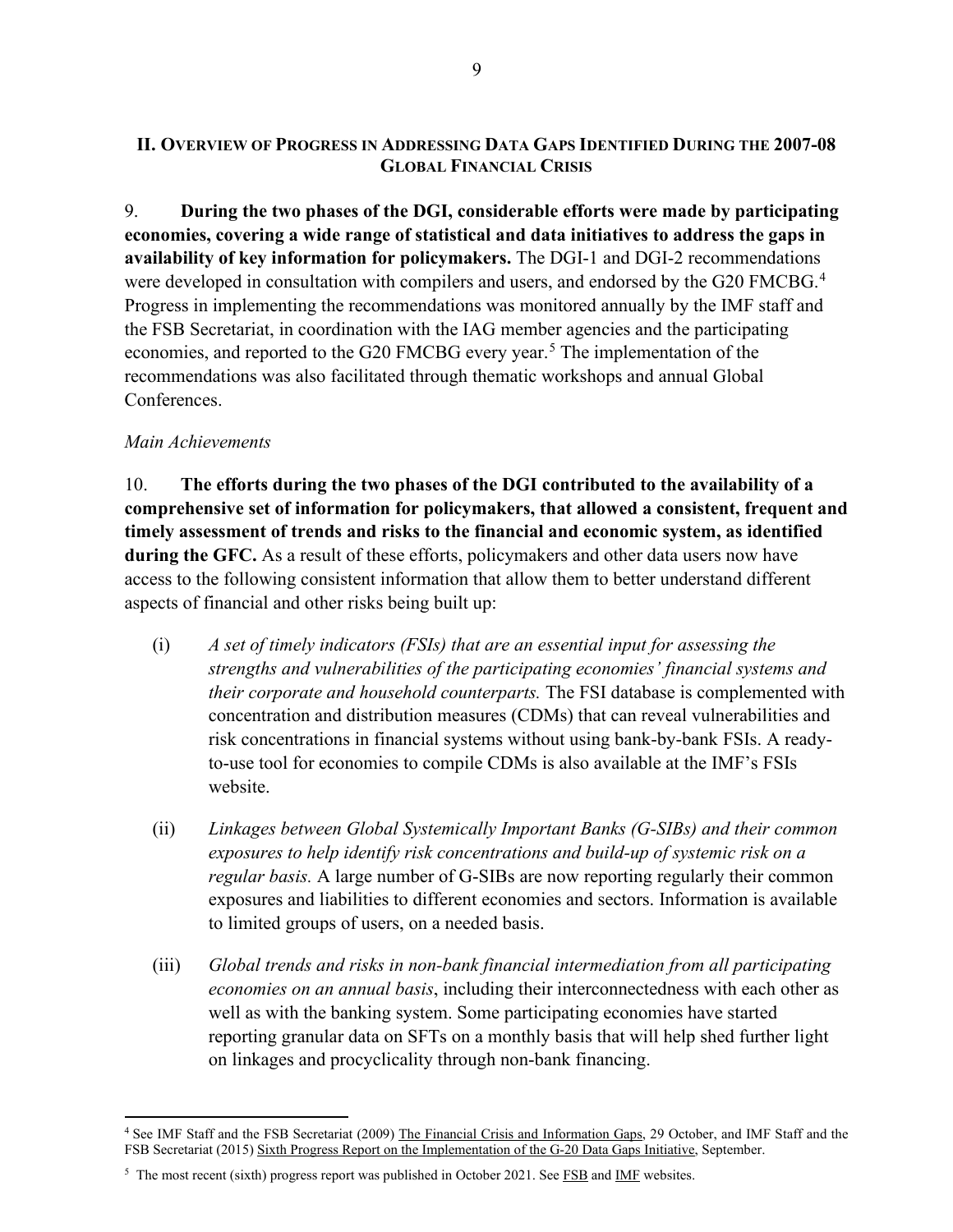- (iv) *Global trends in derivative activities on a regular basis and improvements in transparency of derivatives markets* through trade data reporting to trade repositories and development of legal entity and transaction/product identifiers. In addition, all G20 economies now participate in the BIS Triennial Survey of foreign currency and over-the-counter (OTC) derivatives markets, and central clearing counterparties are now clearly identified in the Semiannual OTC Derivatives Surveys.
- (v) *Quarterly developments in the debt securities markets of almost all participating economies* through harmonized data on debt securities issuance, holdings and fromwhom-to-whom statistics broken down by sector, currency, maturity, interest rate type and market, which are compiled in line with the *Handbook on Securities Statistics*. These data support comparative analysis across economies as well as policy formulations and financial stability monitoring.
- (vi) *The impact of shocks and their transmission across sectors in the majority of participating economies on a regular basis.* The macroeconomic situation and relevant economic trends on the basis of quarterly and annual sectoral accounts provide insight in quarterly and annual non-financial transactions, financial accounts and balance sheets, as well as in annual stocks of non-financial assets per sector.
- (vii) *Levels and trends in household inequalities for a range of participating economies*, on the basis of experimental distributional results on household income, consumption, saving, and, for some economies, also on wealth.
- (vii) *Trends on the IIPs of almost all participating economies on a more frequent (i.e., quarterly) basis*, based on the latest international statistical standard. Most participating economies now separately identify cross-border positions for non-bank financial corporations. Also, the majority provide currency exposure information by releasing currency composition data for their IIPs.
- (viii) *Cross-border linkages through bank exposures for almost all G20 economies on a quarterly basis, with wider coverage and more granularity.* Bilateral information on cross-border banking stocks and flows are now available for almost all G20 economies, with two-thirds even reporting data on a consolidated basis. The enhancements implemented have also brought useful breakdowns, especially to monitor cross-border exposures of the non-financial corporations sector and to better understand risks and vulnerabilities arising from balance sheet positions, including cross-border risks and foreign currency mismatches.
- (ix) *Cross-border linkages through holdings of portfolio securities for almost all participating economies on a more frequent (semi-annual) basis.* Bilateral information are reported as part of the IMF's worldwide survey of portfolio investment position data (CPIS), and additional information on portfolio holdings by sector of the holder for many participating economies.
- (x) *Cross-border linkages through inward and outward direct investment for most participating economies on an annual basis.* Information are reported as part of the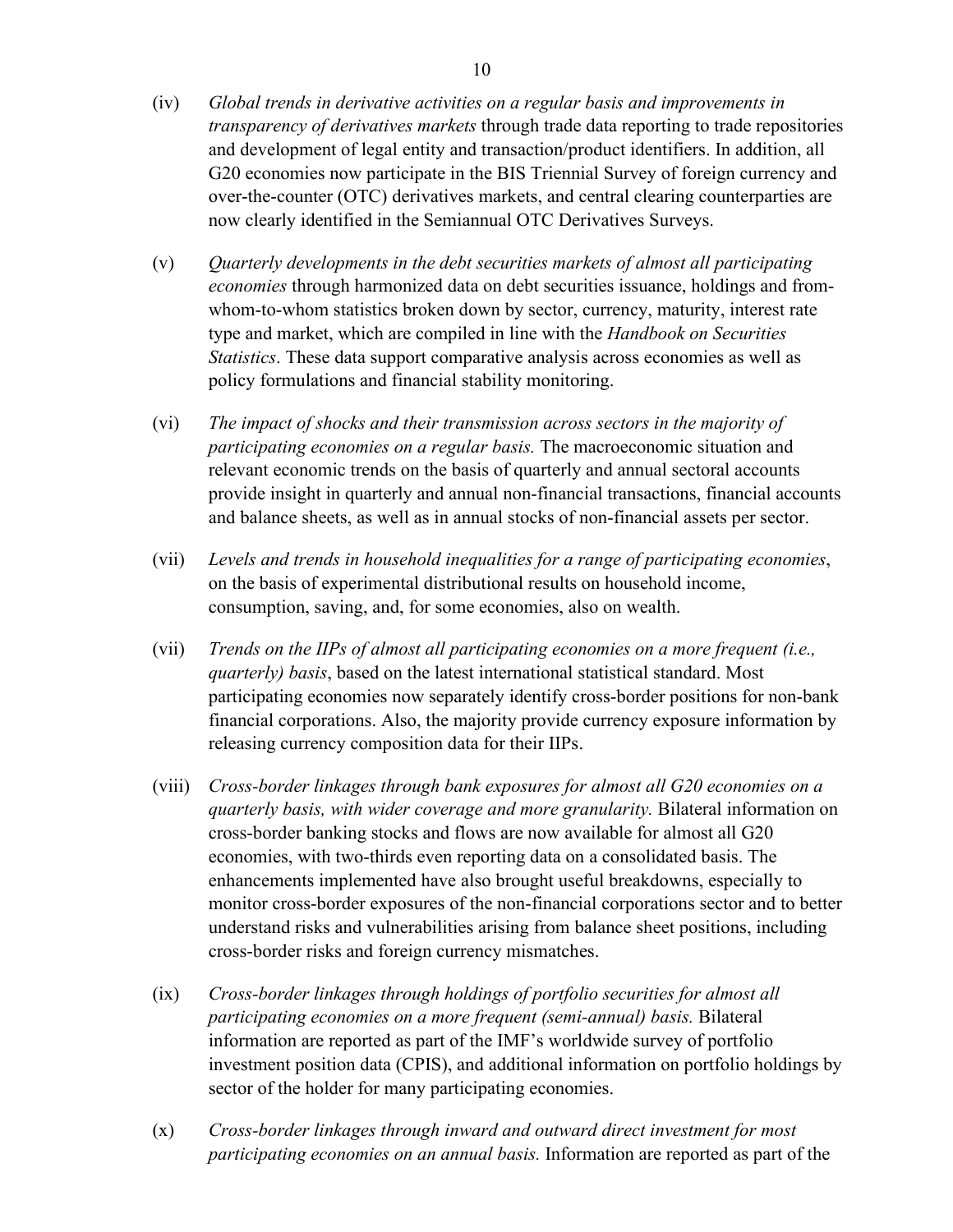IMF's worldwide survey of foreign direct investment position data (CDIS), which presents economies' bilateral direct investment data showing the geographic distribution of inward and outward direct investments worldwide.

- (xi) *Consistent and comparable fiscal conditions on a regular basis for many participating economies with enhanced coverage.* General government financial accounts data based on the latest international standards are available for many participating economies, as are data on general government debt (including enhanced instrument and sectoral coverage).
- (xii) *Trends in residential and commercial property markets on a comparable basis.*  Nearly all participating economies are now reporting RPPI data, and about half also report data on CPPI. Significant progress has been achieved on methodological comparability for RPPIs, and to a lesser extent for CPPIs.
- (xiii) *Enhanced data cooperation and data sharing, including through the International Data Exchange arrangements[6](#page-10-0) and Statistical Data and Metadata eXchange (SDMX).* As part of the International Data Exchange Arrangements, a regular exchange of Gross Domestic Product (GDP), population, employment, and sectoral accounts data is in progress. IAG member organizations have also sponsored the development of the SDMX standard to foster international data-sharing and cooperation. In particular, the new SDMX version 3.0 launched in 2021 makes it easier to handle large micro data sets and new "alternative" types of data.

11. **The two phases of the DGI contributed to better and more detailed assessments of macroprudential and financial stability risks through improving the quality and granularity of data.** It also enhanced the timeliness of many data sets, which allowed policy makers to gain greater and earlier insights into the risks associated with the global financial system and its interconnectedness. The improved data also facilitated policy analysis, especially during the COVID-19 pandemic.

12. **In some participating economies, data now available from the sustained efforts of the DGI-2 are embedded in their regular financial stability monitoring and development of macro-prudential and financial policies.** For example, German authorities monitor several DGI-2 data in assessing the systemic risk stemming from the banking sector, such as FSIs (Recommendation II.2), G-SIFIs (Recommendation II.4), derivatives and securities statistics (Recommendations II.6-7), and international banking statistics (Recommendation II.11). In Canada, distributions of household economic accounts published on a quarterly basis (Recommendation II.9) provided information on the changes in households' wealth during the COVID-19 pandemic, and the impact of government measures on the distribution of income, consumption, saving, and wealth. In Japan, collection of securities financing data in line with the November 2015 FSB Global SFT data standards (Recommendation II.5) was launched in December 2018 to analyze and understand trends in securities financing markets. Data on portfolio and direct investment positions (Recommendations II.10, II.12, and II.13) have been used by some participating economies to assess the evolution of international financial

<span id="page-10-0"></span><sup>6</sup> <https://unstats.un.org/unsd/nationalaccount/sdmxdata/>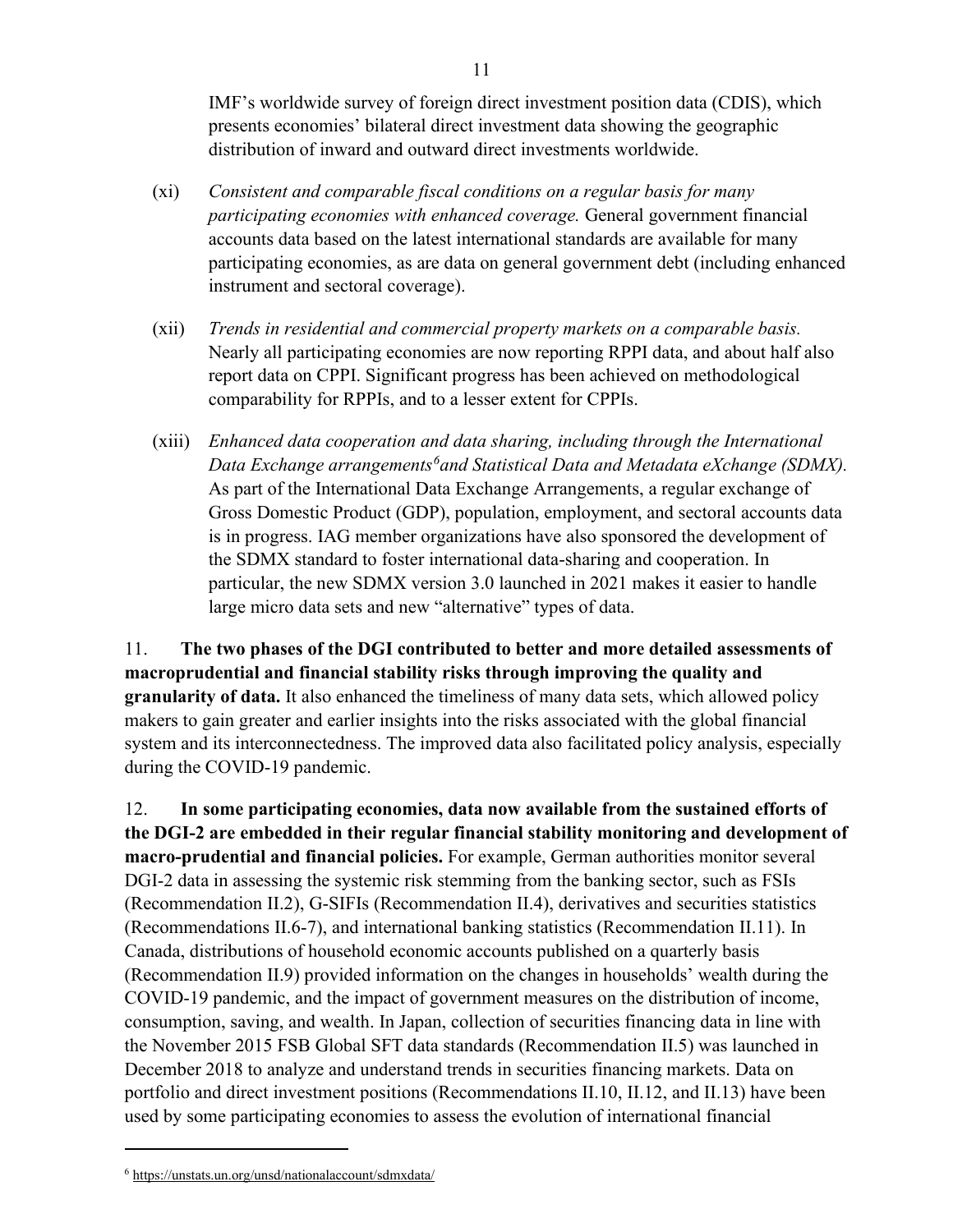integration since the onset of the GFC. Box 1 provides some examples of policy applications of data made available under DGI-2, based on inputs from participating economies.

## *Challenges Faced*

13. **Participating economies faced many challenges in implementing DGI-2 recommendations, including with regard to the availability and timeliness of source data, and the suitability of their data collection systems to address the identified data gaps.** In many cases, the granular detail necessary to fulfill the targets was not available from existing data collections or in compilation systems. Participating economies had to modify their data collections or identify new data sources to meet their needs. The development of sectoral accounts, in particular, was highlighted as a recommendation that required the development of integrated systems for data management and data reconciliation. Participating economies also faced competing priorities and resource constraints, as well as challenges related to data inconsistencies, confidentiality, and the increased response burden.

### *Lessons Learned*

14. **Political support and commitments from all stakeholders in participating economies are vital to the success of such a data initiative.** The explicit support of G20 leaders has been essential in closing policy-relevant data gaps. An extensive consultation with compilers and users in launching the two DGIs and consensual support to the initiatives from all stakeholders helped maintain a high level of engagement and commitment to implement the recommendations. A high degree of support from central banks and ministries of finance provided the policy imperative to properly resource the expansion of key statistical programs to meet the DGI targets. Continuous engagement with reporting entities (e.g., financial institutions) to promote their understanding of the initiatives helped these entities to report the relevant data as well as to improve data quality and granularity.

### 15. **Collaboration among agencies within the same jurisdiction is important, as is effective coordination across jurisdictions, including with international organizations.**

Implementation of the DGI recommendations often required greater coordination among the agencies at the national level than had existed previously. Participating economies forged new partnerships, in some cases supported through memoranda of understanding. These partnerships will facilitate further statistical innovation in the future. Furthermore, the DGI, as a unique global collaboration forum, has fostered progress in statistics and helped to strengthen the dialogue between compilers and users of statistics.

16. **Technical assistance and other support from international organizations was vital to assist participating economies in fulfilling the recommendations.** The organization of annual Global Conferences, thematic workshops and courses, as a means to exchange experiences and lessons learned, was cited by participating economies as one of the keys to the success of the DGI. The development of handbooks and reporting templates also helped provide clarity on methods and requirements.

# 17. **Implementation of the recommendations required information technology (IT) resources as well as the development of integrated systems, including for data collection.**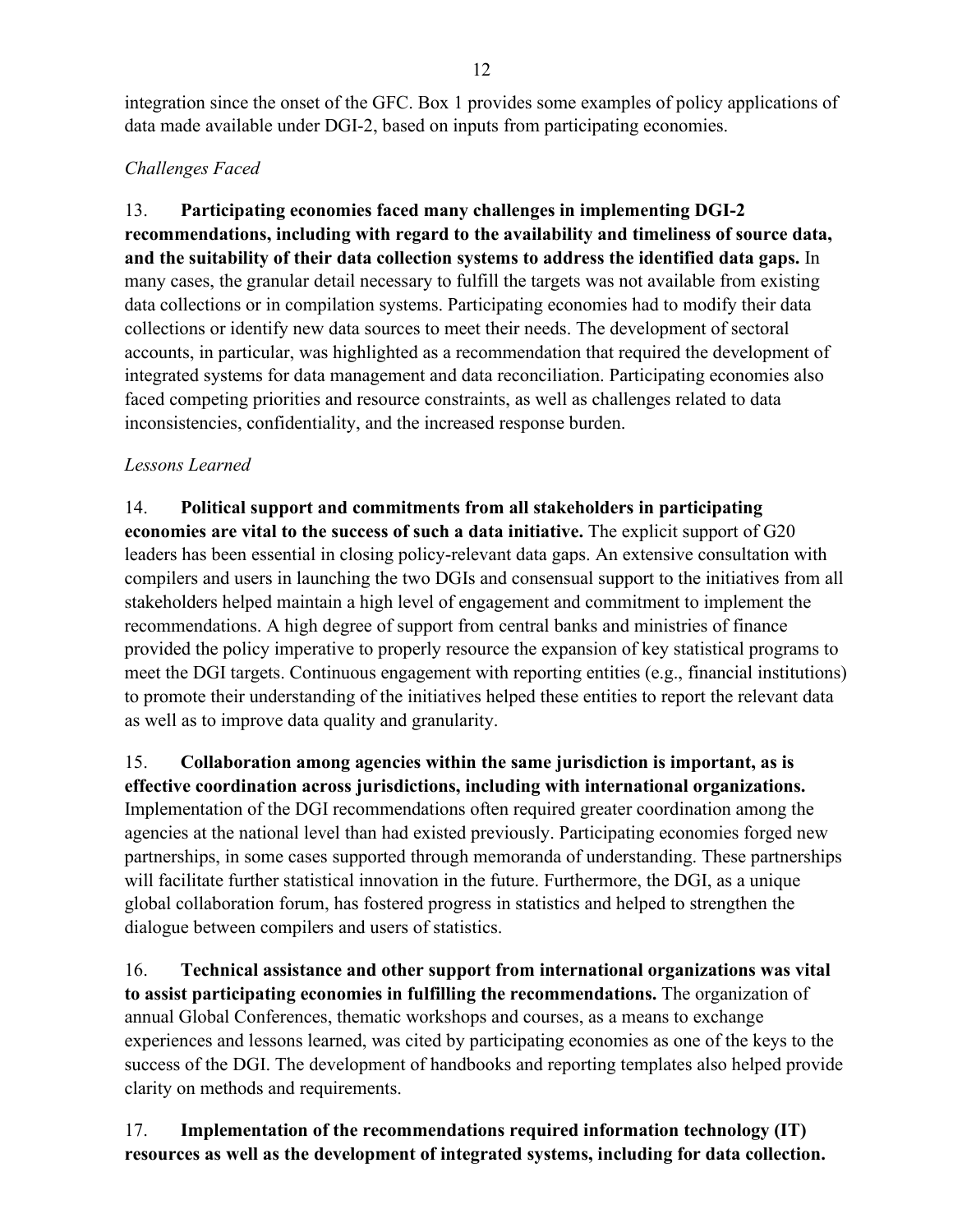Most participating economies needed to make improvements to their IT systems to capture more granular data that were required to meet the targets. Many undertook efforts to harmonize the collection process for data across statistical domains and to integrate the compilation processes. This was particularly the case for the recommendations that focused on observing the nonbanking part of the financial sector, where the solution some economies took was to extend the direct observation framework used for the banking sector to cover the sectors that had previously been outside that framework. Some economies also utilized less traditional IT solutions (e.g., open-source software) to improve agility and speed in the systems created.

18. **Flexibility was employed to ensure DGI-2 recommendation to be practical and meaningful to all participating economies.** Taking into account different statistical infrastructure and capacity across the participating economies, the setting of feasible and achievable targets was key to the successful implementation of the DGI. Targets were revisited regularly (e.g., during the workshops conducted for that objective), and adjusted as needed. In some cases, fallback solutions were agreed among the participating economies to ensure that a minimum level of statistical information would be available for most economies.

### **Box 1. Examples of Policy Applications of Data Made Available Under the DGI-2**

The DGI sought to fill policy-relevant data gaps identified during the 2007-08 GFC. Below are examples where data collected or improved under the DGI were used to inform government policies.

**Macroprudential monitoring and development of policies to address systemic risk stemming from banking sector.** German authorities use several data sources, such as the IMF FSIs (Rec. II.2), data on G-SIFIs (Rec. II.4), derivatives and securities statistics (Rec. II.6 and II.7), and the BIS International Banking Statistics (Rec. II.11) for monitoring systemic risk stemming from banking sector and developing policies to address identified risks. For example, these data are used to identify and quantify systemic risks due to interconnectedness between banks as well as between banks and non-bank financial institutions via different financial instruments (e.g., derivatives). Authorities also examine dynamics of fire sales of securities holdings, for which securities statistics are necessary. These analyses are conducted with respect to different shock scenarios e.g., in the context of the COVID-19 pandemic. Furthermore, authorities use data on foreign financial sectors (International Banking Statistics or Financial Soundness Indicators) to assess potential spillover effects. These different types of analyses contribute to authorities' assessment of systemic risks on which their macroprudential policy decisions are based.

**Identification of systemic risks in non-bank financial (NBFI) sector.** The Netherlands has a relatively large NBFI-sector. Taking part in the FSB annual monitoring exercise on NBFI (Rec. II.5) and improving the Dutch sectoral account data have helped the Dutch authorities throughout the years to understand the sector. These data are often used for financial stability purposes in order to identify systemic risks.<sup>[7](#page-12-0)</sup>

**Improving transparency in securities financing markets in Japan.** The Japanese authorities use data on SFTs collected in line with FSB's Global SFT data standards (Recommendation II.5) to understand trends in securities financing markets such as haircuts and the types of collateral securities and to monitor trading activities of individual financial institutions for financial stability

<span id="page-12-0"></span><sup>7</sup> Se[e https://www.dnb.nl/publicaties/publicatieoverzicht/publicaties-onderzoek/occasional-studies/nr-7-2015-shedding-a-clearer](https://www.dnb.nl/publicaties/publicatieoverzicht/publicaties-onderzoek/occasional-studies/nr-7-2015-shedding-a-clearer-light-on-financial-stability-risks-in-the-shadow-banking-system/)[light-on-financial-stability-risks-in-the-shadow-banking-system/](https://www.dnb.nl/publicaties/publicatieoverzicht/publicaties-onderzoek/occasional-studies/nr-7-2015-shedding-a-clearer-light-on-financial-stability-risks-in-the-shadow-banking-system/)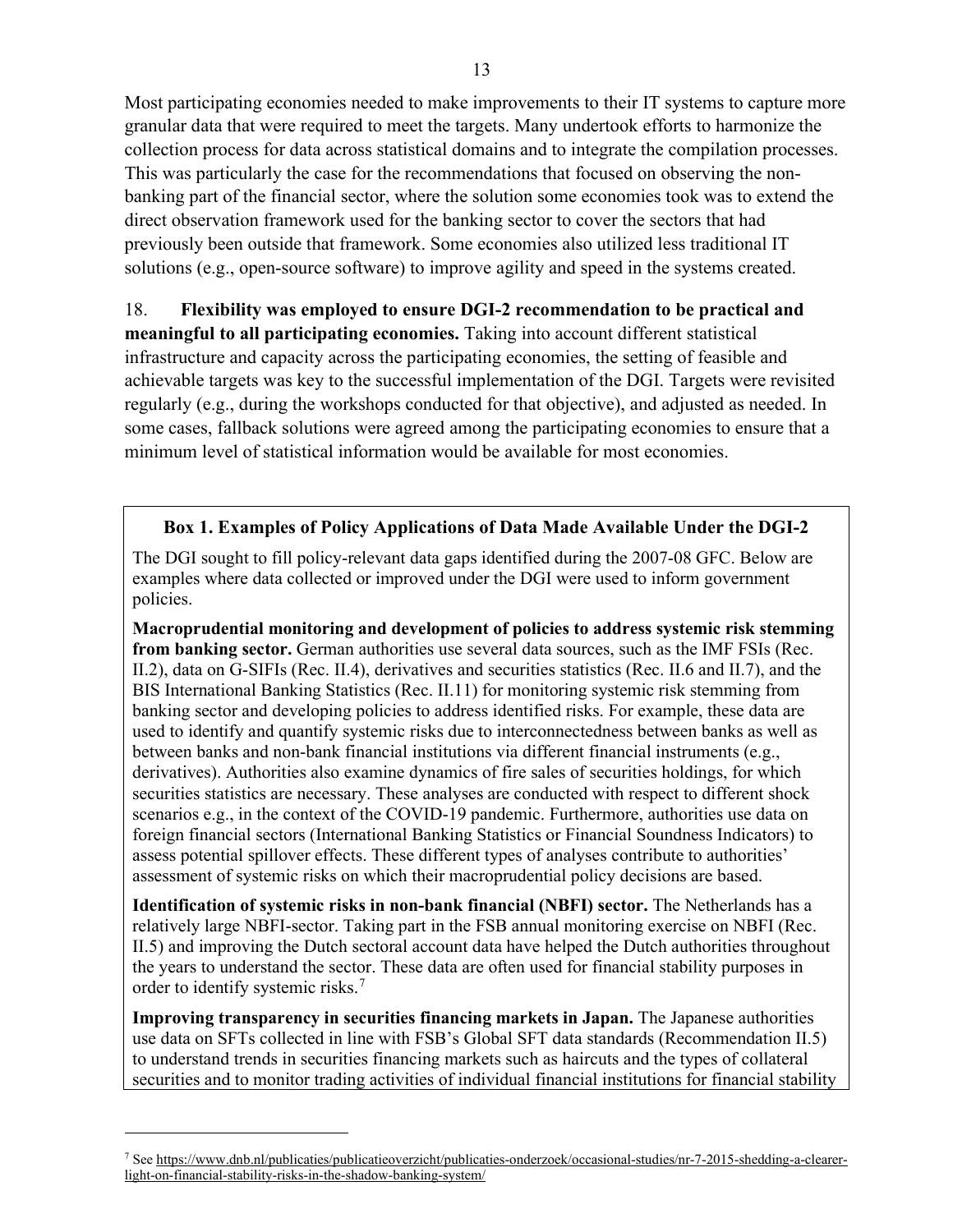purposes.[8](#page-13-0) In this regard, using the detailed data on individual transactions in Japan, the Bank of Japan released a report which revealed the network structure of the Japanese government bond (JGB) repo market. This report also conducted some analyses of the behavior of the network structure of the JGB repo market under market stress using the data from March 2020, when the repo rate fluctuated significantly due to the spread of the COVID-1[9](#page-13-1) pandemic.<sup>9</sup>

**Enhanced information on funding sources in Brazil.** The compilation of securities statistics (Recommendation II.7) has widen the scope of credit statistics in Brazil, which now encompass loans, external debt, and securities. These enhanced statistics provide a more complete outlook of funding sources available for companies, households, and the public sector, with a wide range of applications, such as policy design and financial system surveillance.

**Analysis and policy development on how to improve the distribution of national income.** The Chinese authorities use the non-financial accounts transactions data (Recommendation II.8. Sectoral Accounts) to analyze the distribution of primary income and disposable income between Non-financial Corporation Sector, Financial Corporation Sector, General Government Sector, and Households Sector. Based on this analysis, authorities provide some advice on how to improve the distribution of national income in China.

**Changes in Canadian households' wealth during the COVID-19 pandemic**. The Distributions of Household Economic Accounts now published on a quarterly basis (Recommendation II.9) has provided information on the changes in households' wealth in Canada during the COVID-19 pandemic and the impact of government measures on the distribution of income, saving, consumption, and wealth.<sup>[10](#page-13-2)</sup> This information was available for use by Canadian authorities to calibrate their policy response to the crisis.

**Addressing risks in property market for monetary and macroprudential policy purposes.** The Indonesian authorities use RPPI data (Recommendation II.17) to support monetary and macroprudential policy formulation. For example, RPPI data was used to assess the asset price channel of monetary policy transmission and monitor demand for property to determine the Loan-To-Value policy for real estate financing.

**Monitoring real estate market trends for macroprudential policy purposes**. Some authorities use RPPI and CPPI data (Recommendations II.17 and II.18) for macroprudential policy purposes. For example, the Deutsche Bundesbank created a set of indicators for the German commercial real estate market that gives an overview of recent developments and serves as a starting point for in-depth analyses.<sup>[11](#page-13-3)</sup> These commercial real estate price data are regularly monitored in the assessment of potential risks to financial stability by the Deutsche Bundesbank<sup>[12](#page-13-4)</sup> and the German Financial Stability Committee,<sup>[13](#page-13-5)</sup> including during the COVID-19 pandemic where the Deutsche Bundesbank discussed possible implications of the pandemic on the commercial real estate market. Similarly, the Bank of Japan uses CPPI data in monitoring real estate market trends from macroprudential policy perspective. A variety of indicators that show real estate market trends are analyzed to detect overheating of the real estate market, including real estate transactions, real estate prices, and real estate finance.<sup>[14](#page-13-6)</sup>

<span id="page-13-0"></span><sup>8</sup> For example, se[e https://www.boj.or.jp/en/research/wps\\_rev/rev\\_2020/data/rev20e01.pdf.](https://www.boj.or.jp/en/research/wps_rev/rev_2020/data/rev20e01.pdf)

<span id="page-13-1"></span><sup>&</sup>lt;sup>9</sup> See [https://www.boj.or.jp/en/research/wps\\_rev/wps\\_2021/wp21e14.htm/](https://www.boj.or.jp/en/research/wps_rev/wps_2021/wp21e14.htm/)

<span id="page-13-2"></span><sup>&</sup>lt;sup>10</sup> Se[e https://www150.statcan.gc.ca/n1/daily-quotidien/211026/dq211026b-eng.htm](https://www150.statcan.gc.ca/n1/daily-quotidien/211026/dq211026b-eng.htm) and [https://www150.statcan.gc.ca/n1/daily](https://www150.statcan.gc.ca/n1/daily-quotidien/211026/dq211026a-eng.htm)[quotidien/211026/dq211026a-eng.htm.](https://www150.statcan.gc.ca/n1/daily-quotidien/211026/dq211026a-eng.htm)

<span id="page-13-3"></span><sup>&</sup>lt;sup>11</sup> See System of indicators for the German commercial property market at the [Deutsche Bundesbank website.](https://www.bundesbank.de/en/statistics/sets-of-indicators/system-of-indicators-for-the-german-commercial-property-market/system-of-indicators-for-the-german-commercial-property-market-795270)

<span id="page-13-4"></span><sup>&</sup>lt;sup>12</sup> For example, see Deutsche Bundesbank's [Financial Stability Reviews.](https://www.bundesbank.de/en/publications/reports/financial-stability-reviews)

<span id="page-13-5"></span><sup>&</sup>lt;sup>13</sup> See German Financial Stability Committee'[s annual reports.](https://www.afs-bund.de/afs/EN/Activities-of-the-FSC/Reports-by-the-Financial-Stability-Committee/reports-by-the-financial-stability-committee.html)

<span id="page-13-6"></span><sup>&</sup>lt;sup>14</sup> For example, see Bank of Japan'[s Financial System Report](https://www.boj.or.jp/en/research/brp/fsr/fsr190417.htm/) published in April 2019 for its analysis using CPPI data.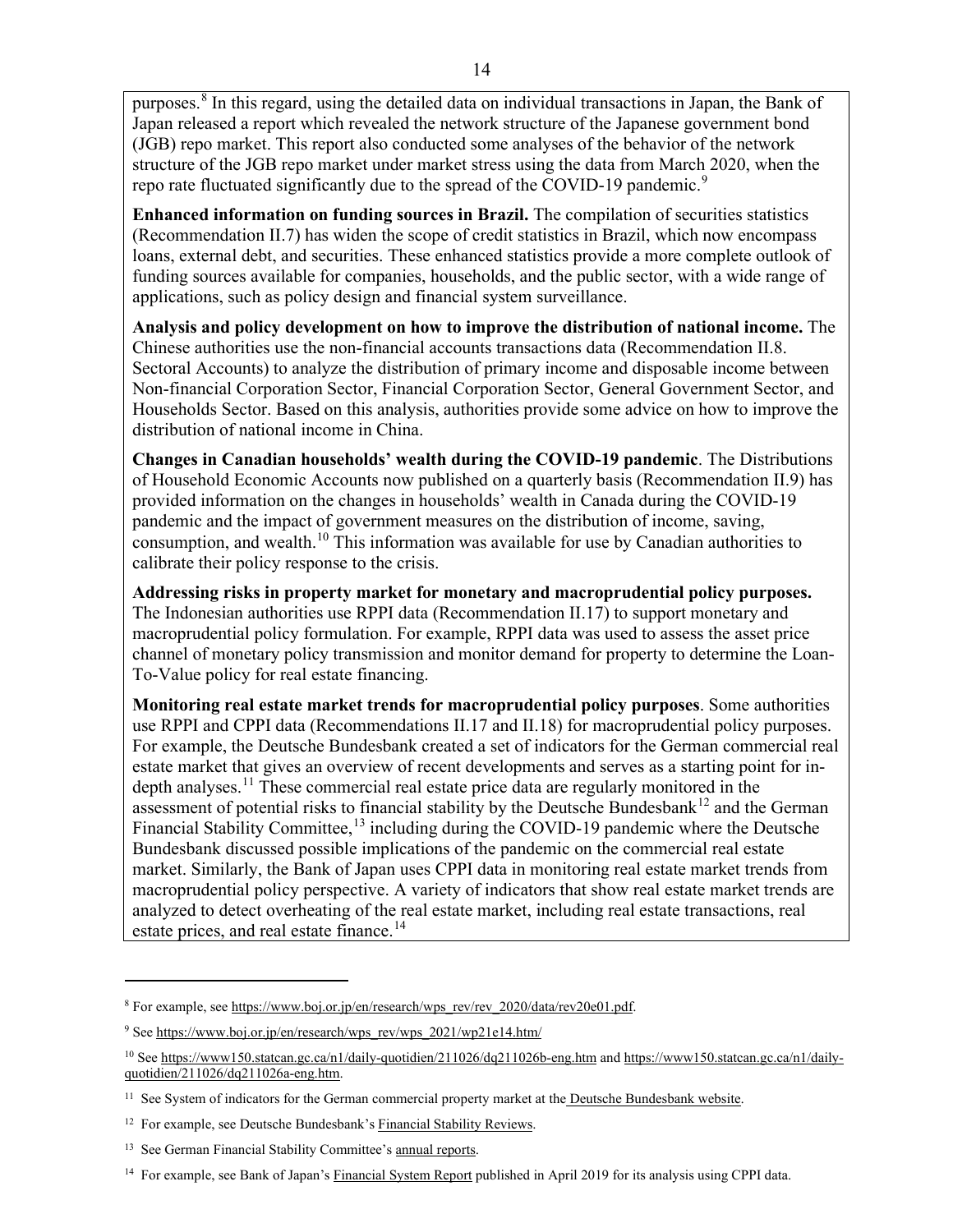# **TABLE 1: OVERALL IMPLEMENTATION STATUS AND PROGRESS FOR THE DGI-2 RECOMMENDATIONS**

| Recommendation                                              | Overall assessment and progress made                                                                                                                                                                                                                                                                                                                                                                           |          | <b>Status</b> |
|-------------------------------------------------------------|----------------------------------------------------------------------------------------------------------------------------------------------------------------------------------------------------------------------------------------------------------------------------------------------------------------------------------------------------------------------------------------------------------------|----------|---------------|
|                                                             |                                                                                                                                                                                                                                                                                                                                                                                                                | mid 2021 | end 2021      |
| #II.2 Financial Soundness<br><b>Indicators</b>              | All G-20 economies report at least six FSIs (except RPPI), with 16 economies reporting all seven (one economy<br>reports RPPI with a long lag). All, except three meet SDDS Plus periodicity and timeliness requirements for the six<br>FSIs.                                                                                                                                                                  |          |               |
|                                                             | The IMF 2019 Financial Soundness Indicators Compilation Guide was published<br>(https://www.imf.org/en/Data/Statistics/FSI-guide) in December 2019.                                                                                                                                                                                                                                                            |          |               |
| #II.3 Concentration and<br><b>Distribution Measures</b>     | FSI compilers supported the collection of CDMs. Appropriate guidance for CDM reporting has been incorporated in<br>the revised FSI Guide. As requested by compilers, the IMF developed a CDM compilation tool for reporters. The<br>tool was posted on the FSI website in December 2019. The collection of CDM data is expected to start in January<br>2022 in the context of implementing the 2019 FSI Guide. |          |               |
| #II.4 Globally Systemically                                 | G-SIBs Phase 3 data reporting has started in all relevant jurisdictions.                                                                                                                                                                                                                                                                                                                                       |          |               |
| <b>Important Financial Institutions</b>                     | Action plan for G-SIIs postponed in light of the new IAIS holistic framework on systemic risk in the insurance sector.                                                                                                                                                                                                                                                                                         |          |               |
| # II.5 Non-Bank Financial                                   | FSB is conducting annual global monitoring exercises on non-bank financial intermediation.                                                                                                                                                                                                                                                                                                                     |          |               |
| <b>Intermediation (previously</b><br>called Shadow Banking) | Technical and governance work for global SFT data collection and aggregation has been completed. Reporting of<br>aggregated national data has started.                                                                                                                                                                                                                                                         |          |               |
|                                                             | All G20 economies participated in the 2019 Triennial Surveys, including reporting new data on CCPs.                                                                                                                                                                                                                                                                                                            |          |               |
| #II.6 Derivatives                                           | Work completed in 2018 on UTI/UPI technical guidance. Implementation expected by Q3 2022.                                                                                                                                                                                                                                                                                                                      |          |               |
|                                                             | Work completed in 2019 on UTI/UPI governance.                                                                                                                                                                                                                                                                                                                                                                  |          |               |
|                                                             | Economies are taking actions on barriers to OTC derivatives trade data reporting.                                                                                                                                                                                                                                                                                                                              |          |               |
|                                                             | All G20 economies provided self-commitments.<br>17 G20 economies fully or mostly implemented the self-commitments for the 2018 intermediate target. Some                                                                                                                                                                                                                                                       |          |               |
|                                                             | economies implemented also additional series.                                                                                                                                                                                                                                                                                                                                                                  |          |               |
| #II.7 Securities Statistics                                 | 14 G20 economies fully or mostly implemented the self-commitments for the 2021 core data target.                                                                                                                                                                                                                                                                                                               |          |               |
|                                                             | 13 G20 economies fully or mostly implemented the self-commitments for the 2021 more advanced ambitions data.                                                                                                                                                                                                                                                                                                   |          |               |
|                                                             | Further progress is needed to achieve the objectives, especially regarding quarterly non-financial accounts<br>transactions which are not reported by half of the G20 economies.                                                                                                                                                                                                                               |          |               |
|                                                             | 16 G20 economies report all or part of the target series for annual non-financial accounts transactions.                                                                                                                                                                                                                                                                                                       |          |               |
|                                                             | 10 G20 economies report all or part of the target series for quarterly non-financial accounts transactions.                                                                                                                                                                                                                                                                                                    |          |               |
| #II.8 Sectoral Accounts                                     | 11 G20 economies report all or part of the target series for annual stocks of non-financial assets.                                                                                                                                                                                                                                                                                                            |          |               |
|                                                             | 16 G20 economies report all or part of the target series for annual financial accounts and balance sheets.                                                                                                                                                                                                                                                                                                     |          |               |
|                                                             | 14 G20 economies report all or part of the target series for quarterly financial accounts and balance sheets.                                                                                                                                                                                                                                                                                                  |          |               |
| #II.9 Household Distributional<br>Information               | Sources and compilation methods have been developed for non-financial accounts transactions and first<br>experimental estimates have been published by Eurostat and the OECD for a range of countries. Sources and<br>compilation methods are under development for financial transactions and balance sheets.                                                                                                 |          |               |
|                                                             | 20 G20 economies report quarterly data on a BPM6 basis.                                                                                                                                                                                                                                                                                                                                                        |          |               |
| #II.10 International Investment                             | 17 G20 economies identify OFCs.                                                                                                                                                                                                                                                                                                                                                                                |          |               |
| Position                                                    | 8 G20 economies are reporting the currency composition data and several economies plan to start reporting data by<br>the end of 2021.                                                                                                                                                                                                                                                                          |          |               |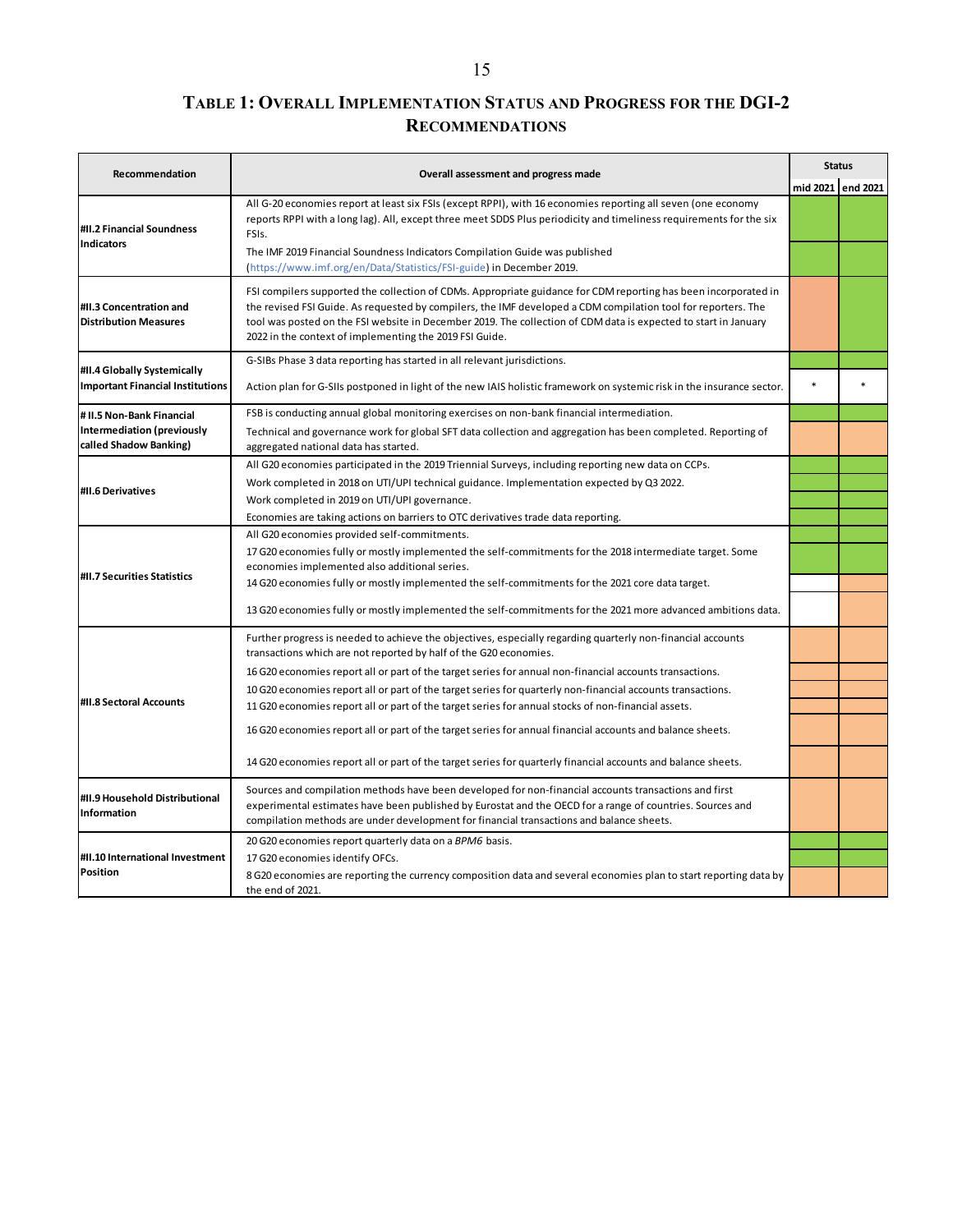| Recommendation                                            | Overall assessment and progress made                                                                                                                                                                                            |          | <b>Status</b> |
|-----------------------------------------------------------|---------------------------------------------------------------------------------------------------------------------------------------------------------------------------------------------------------------------------------|----------|---------------|
|                                                           |                                                                                                                                                                                                                                 | mid 2021 | end 2021      |
|                                                           | 18 G20 economies report the locational banking statistics (only AR does not report).                                                                                                                                            |          |               |
| #II.11 International Banking<br><b>Statistics</b>         | 13 G20 economies report the agreed enhancements.                                                                                                                                                                                |          |               |
|                                                           | 13 G20 economies report consolidated banking statistics; 10 fully report the agreed enhancements.                                                                                                                               |          |               |
| #II.12 Coordinated Portfolio                              | All G20 countries report core CPIS data on a semi-annual basis except for one which reports annually.                                                                                                                           |          |               |
| <b>Investment Survey</b>                                  | 16 G20 economies report the sector of holder table.                                                                                                                                                                             |          |               |
|                                                           | 19 G20 economies report inward data.                                                                                                                                                                                            |          |               |
| #II.13 Coordinated Direct<br><b>Investment Survey</b>     | 19 G20 economies report outward data (16 with net equity and net debt split). One economy can only provide<br>equity data.                                                                                                      |          |               |
|                                                           | 13 G20 economies report NFC sector in LBS.                                                                                                                                                                                      |          |               |
| #II.14 Cross-Border Exposures<br>of Non-bank Corporations | 12 G20 economies (including the EU) report data for OFCs, eight via the SRF 4SR and four via the ECB. Of the<br>remaining G20 economies, one reports with incomplete coverage.                                                  |          |               |
| #II.15 Government Finance<br><b>Statistics</b>            | 15 G20 economies report annual general government data based on GFSM 2014. 14 G20 economies report quarterly<br>general government data based on GFSM 2014 (or meet the agreed fallback solution)                               |          |               |
| #II.16 Public Sector Debt<br><b>Statistics</b>            | 2 economies report budgetary central government debt; 16 economies report central government debt; 12 G20<br>economies report general government debt. Progress made to broaden instrument and sectoral coverage.               |          |               |
|                                                           | At least one RPPL is available for all G20 economies.                                                                                                                                                                           |          |               |
| #II.17 Residential Property<br><b>Prices</b>              | Progress on methodological issues affecting RPPI comparability is being made.                                                                                                                                                   |          |               |
|                                                           | Template for internationally comparable RPPI data and related housing indicators endorsed.                                                                                                                                      |          |               |
|                                                           | 10 G20 economies report CPPI data.                                                                                                                                                                                              |          |               |
| #II.18 Commercial Property                                | Publication of "Commercial Property Price Indicators: Sources, Methods and Issues" in December 2017 by Eurostat.                                                                                                                |          |               |
| <b>Prices</b>                                             | Eurostat launched Task Force on Commercial Real Estate Indicators in 2018.                                                                                                                                                      |          |               |
|                                                           | No harmonized methodological framework nor detailed methodological guidance available yet.                                                                                                                                      |          |               |
|                                                           | Action plan still to be elaborated.                                                                                                                                                                                             |          |               |
| #II.19 International Data<br><b>Cooperation and</b>       | Regular exchange of GDP, population, employment, and sectoral accounts data is in progress. Implementation for<br>Balance of payments data exchange is ongoing. IAG IDC Steering Group and SDMX-Macro Economic Statistics (MES) |          |               |
| Communication                                             | Ownership Group merged into new MES Ownership Group.                                                                                                                                                                            |          |               |
| #II.20 Promotion of Data<br><b>Sharing</b>                | A virtual workshop on promotion of data sharing was held in March 2021.<br>Questionnaire on Data Sharing completed and results shared based on the recommendations from the Thematic<br>Workshop.                               |          |               |
|                                                           | Fully or nearly completed workstream.                                                                                                                                                                                           |          |               |

s made, workstream broadly on track Early stage of implementation or lack of timely progress.

\* Suspended in light of the new IAIS holistic framework on systemic risk in the insurance sector.

## **III. WAY FORWARD FOR CONTINUED STATISTICAL COOPERATION TO ADDRESS REMAINING CHALLENGES**

19. **Despite the efforts made by participating economies, some challenges remain concerning the implementation of specific targets of DGI-2 recommendations, in some participating economies.** Most challenges remain in fully closing the data gaps for Non-Bank Financial Intermediation (Recommendation II.5), IIP (Recommendation II.10), Cross-border Exposures of Non-bank Corporations (Recommendation II. 14), Public Sector Debt Statistics (Recommendation II.16), and CPPI (Recommendation II.18), as presented in Figure 2. In addition, different degrees of implementation across participating economies were obtained regarding data on Securities Statistics (Recommendation II.7), Sectoral Accounts (Recommendation II.8), and International Banking Statistics (Recommendation II.11).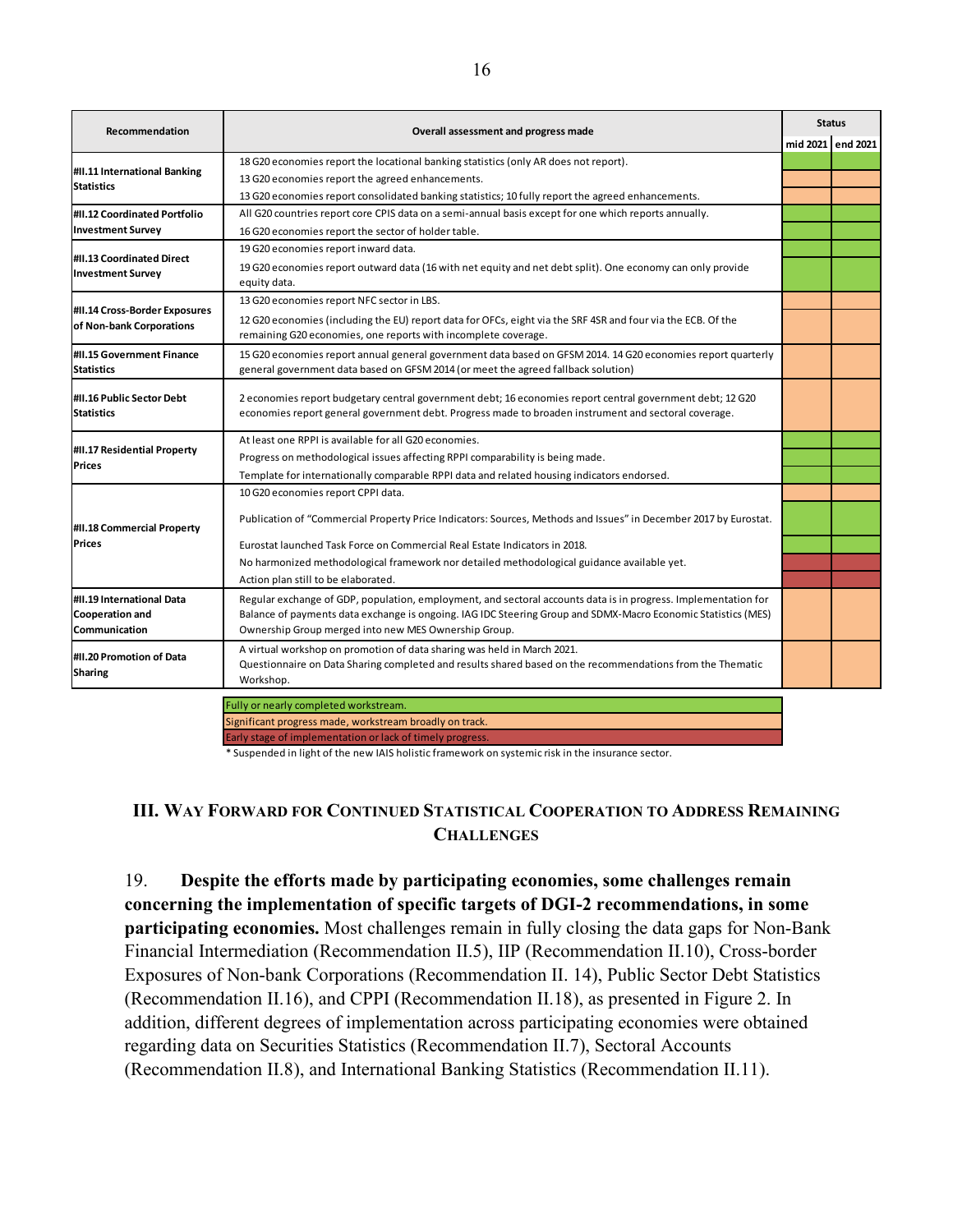

**Figure 2. Overview of Implementation Status for DGI-2 Recommendations at end-2021**

20. **The remaining challenges in implementing the DGI-2 recommendations stem from a wide range of factors including reprioritization of work due to the COVID-19 pandemic, challenges in data collection and in obtaining appropriate resources.** Although DGI-2 was extended by six months to December 2021, the COVID-19 pandemic has slowed down progress since the beginning of 2020 and posed significant challenges for the full implementation of some targets for those economies where the respective recommendation was not yet achieved. Meanwhile, many data compilers in participating economies faced significant challenges in keeping adequate human resources with expertise and/or developing appropriate expertise for their staff.

21. **Going forward, some remaining DGI-2 recommendations will be further developed in the new DGI**. As described in Section IV, the new initiative is planned to follow up on the work related to household distributional information (Recommendation II.9), several topics related to international data cooperation and communication (Recommendation II.19) and promotion of data sharing (Recommendation II.20).

22. **For the other DGI-2 recommendations where some challenges remain, international statistical cooperation and implementation monitoring will be continued under the relevant international organizations.** Statistical cooperation will continue through the work programs of the lead agencies for each recommendation, with continued bilateral technical support to the participating economies in completing these targets, for DGI-2 recommendations with targets not completely implemented by some participating economies, as described in Figure 3. In addition, annual monitoring based on inputs from the lead international

17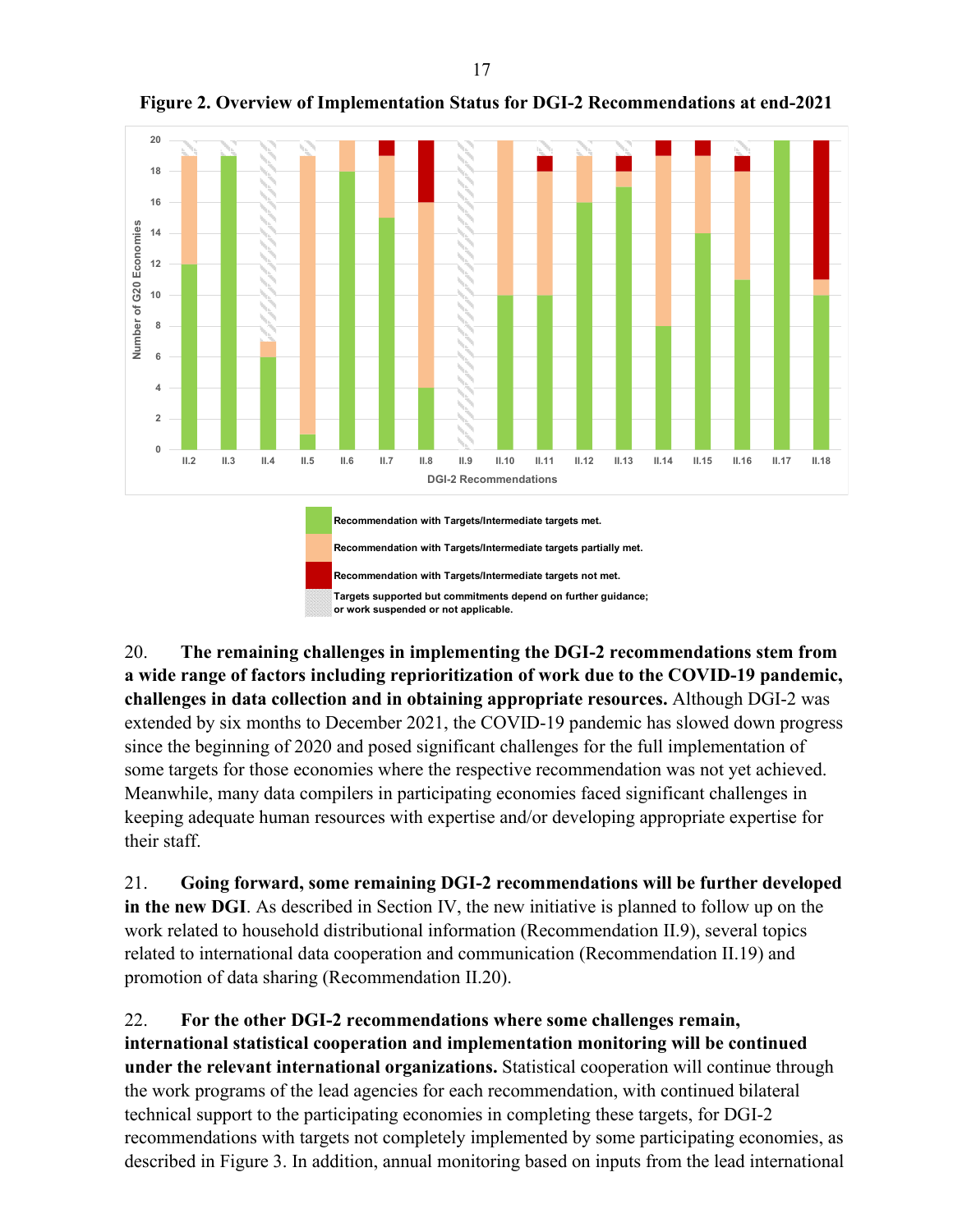organizations will be continued for these recommendations and the findings will be published on the [DGI webpage.](https://www.imf.org/en/News/Seminars/Conferences/g20-data-gaps-initiative)

| $DGI-2$<br><b>Recommendations</b> | Lead agency/agencies    | Follow-up beyond end-2021                                                                                                                                                                                                                                                                                                                                       |
|-----------------------------------|-------------------------|-----------------------------------------------------------------------------------------------------------------------------------------------------------------------------------------------------------------------------------------------------------------------------------------------------------------------------------------------------------------|
| II.5                              | FSB (BIS)               | FSB to continue monitoring national implementation of SFT data collection<br>and, in coordination with BIS, facilitate implementation.                                                                                                                                                                                                                          |
| II.7                              | BIS, ECB (WGSD)         | Follow-up monitoring by WGSD (ECB/BIS/IMF).                                                                                                                                                                                                                                                                                                                     |
| II.8                              | IMF, OECD (IAG, ISWGNA) | OECD/IMF to continue monitoring compliance on a regular basis and assist<br>economies via bilateral follow-up and organizing regional workshops.                                                                                                                                                                                                                |
| II.9                              | OECD (Eurostat, ECB)    | New DGL                                                                                                                                                                                                                                                                                                                                                         |
| II.10                             | <b>IMF</b>              | Through regular data collection processes and technical assistance<br>activities, the IMF will continue to work with economies to improve the<br>coverage, quality, and timeliness of their IIP data.                                                                                                                                                           |
| II.11                             | <b>BIS</b>              | Bilateral follow-up with respective economies to continue data collection in<br>particular on recommended breakdowns.                                                                                                                                                                                                                                           |
| II.14                             | BIS, IMF, OECD          | Bilateral follow-up with respective economies to continue data collection<br>especially on nonfinancial corporate sector.<br>IMF will continue to engage with the authorities to migrate these<br>economies to Standardised Report Forms and extend coverage to Other<br>Financial Corporations as part of its Monetary and Financial Statistics<br>workstream. |
| II.16                             | WB (IMF, OECD, BIS)     | Through regular data collection processes and technical assistance<br>activities, the World Bank, OECD, and IMF will continue to work with<br>economies to improve the coverage, quality and timeliness of their Public<br>Sector Debt Statistics data.                                                                                                         |
| II.18                             | IWGPS (IAG)             | Follow-up monitoring by the relevant International Organizations, such as<br><b>BIS and Eurostat.</b>                                                                                                                                                                                                                                                           |
| II.19                             | IMF, Eurostat           | Some topics included as part of new DGI.                                                                                                                                                                                                                                                                                                                        |
| II.20                             | IMF, Eurostat           | Some topics included as part of new DGI.                                                                                                                                                                                                                                                                                                                        |

| Figure 3. Overview of Way Forward for DGI-2 Recommendations Not Fully Implemented |
|-----------------------------------------------------------------------------------|
| in Some Participating Economies                                                   |

### **IV. NEW DATA GAPS INITIATIVE FOR EMERGING POLICY ISSUES**

23. **During 2021-22, steps were taken for the launch of a new DGI in 2022.** The G20 FMCBG recognized that improving data availability and provision, including on environmental issues, and harnessing the wealth of data produced by digitalization, while ensuring compliance with legal frameworks on data protection and privacy, will be critical to better inform policy decisions. They asked the IMF, in close cooperation with the IAG and the FSB, to prepare a concept note and a detailed workplan on a possible new DGI.<sup>[15](#page-17-0)</sup> The Concept Note was submitted to the G20 FMCBG in July 2021. The IMF, in close cooperation with the FSB and IAG, developed a workplan for the New DGI to be submitted to the G20 FMCBG, after consultation with participating economies and key user groups of the G20.

24. **The new DGI will leverage on the success of the DGI phases 1 and 2, including on the monitoring.** The objective of the new DGI is to address the most relevant policy needs, where possible building on and further developing the established statistical infrastructure, and

<span id="page-17-0"></span><sup>&</sup>lt;sup>15</sup> See Communiques of the G20 Finance Ministers and Central Bank Governors meeting on [7 April 2021,](https://www.mof.go.jp/english/policy/international_policy/convention/g20/g20_210407.pdf) and on 9-10 July [2021.](https://www.bancaditalia.it/media/notizie/2021/terza-riunione/communique1.pdf)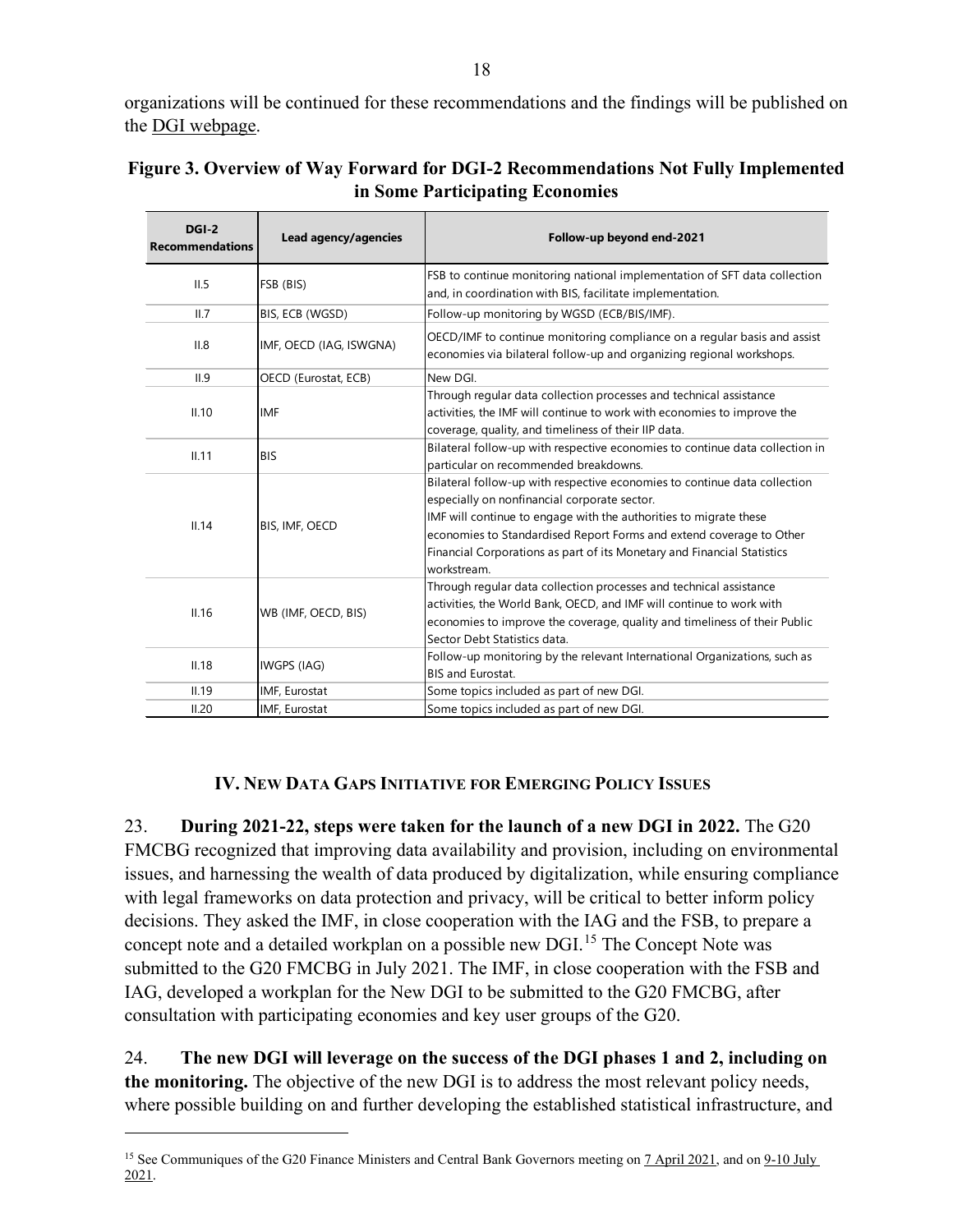to gather the political support essential for successful implementation. As requested by the participating economies, this effort should be carefully coordinated with existing international statistical workstreams, to avoid duplication and exploit any possible synergies.

# 25. **Four main statistical and data priorities were identified to be covered by the new DGI.** These are:

- (i) *Climate change* (e.g., energy accounts, green debt and equity financing, physical and transition risk indicators);
- (ii) *Household distributional information* (e.g., distribution of income, consumption, saving, and wealth);
- (iii) *Fintech and financial inclusion* (e.g., fintech, digital money, fintech-enabled financial inclusion); and
- (iv) *Access to private sources of data and administrative data, and data sharing*.

26. **The workplan defines the scope and timeline for the new initiative.** The workplan includes carefully formulated targets and second-best targets to take into account resource implications, timelines, feasibility, and different statistical capacity across the participating economies. The targets, second-best targets, and timelines in the workplan are expected to be further refined as needed during workshops to be organized by the relevant international organizations and will be coordinated with other international initiatives.

27. **The development of the workplan has resulted in 14 draft recommendations.** For each recommendation, the lead and contributing international organizations were identified, according to their mandate and previous contributions in the relevant area of work. The recommendations establish the role of international organizations and participating economies, according to the targets and timelines defined. Given the urgency of the data needs in the identified priority areas, the recommendations were drafted to be achievable within five years after the launch of the new DGI.

28. **A consultation process took place on the workplan for the new DGI.** The initial version of the workplan, drafted by the international organizations, benefited from feedback received from several rounds of consultation with participating economies, including compilers and some national users, to ensure the correct balance between data needs and statistical capacity. Two key user groups of the G20 — the G20 Sustainable Finance Working Group and Global Partnership for Financial Inclusion — were consulted. In light of the feedback received from participating economies, several changes were made to the workplan to: (i) make clearer the scope of some recommendations; (ii) further clarify classifications, taxonomies, and definitions and refer to underlying frameworks; and (iii) adjust the requirements of second-best targets and relax timelines to take into account feasibility for less advanced statistical systems or availability of methodological guidelines and data sources.

29. **The workplan was prepared as a high-level document for submission to the G20 FMCBG.** A more detailed statistical workplan will be developed by the international organizations in collaboration with the participating economies after approval from the G20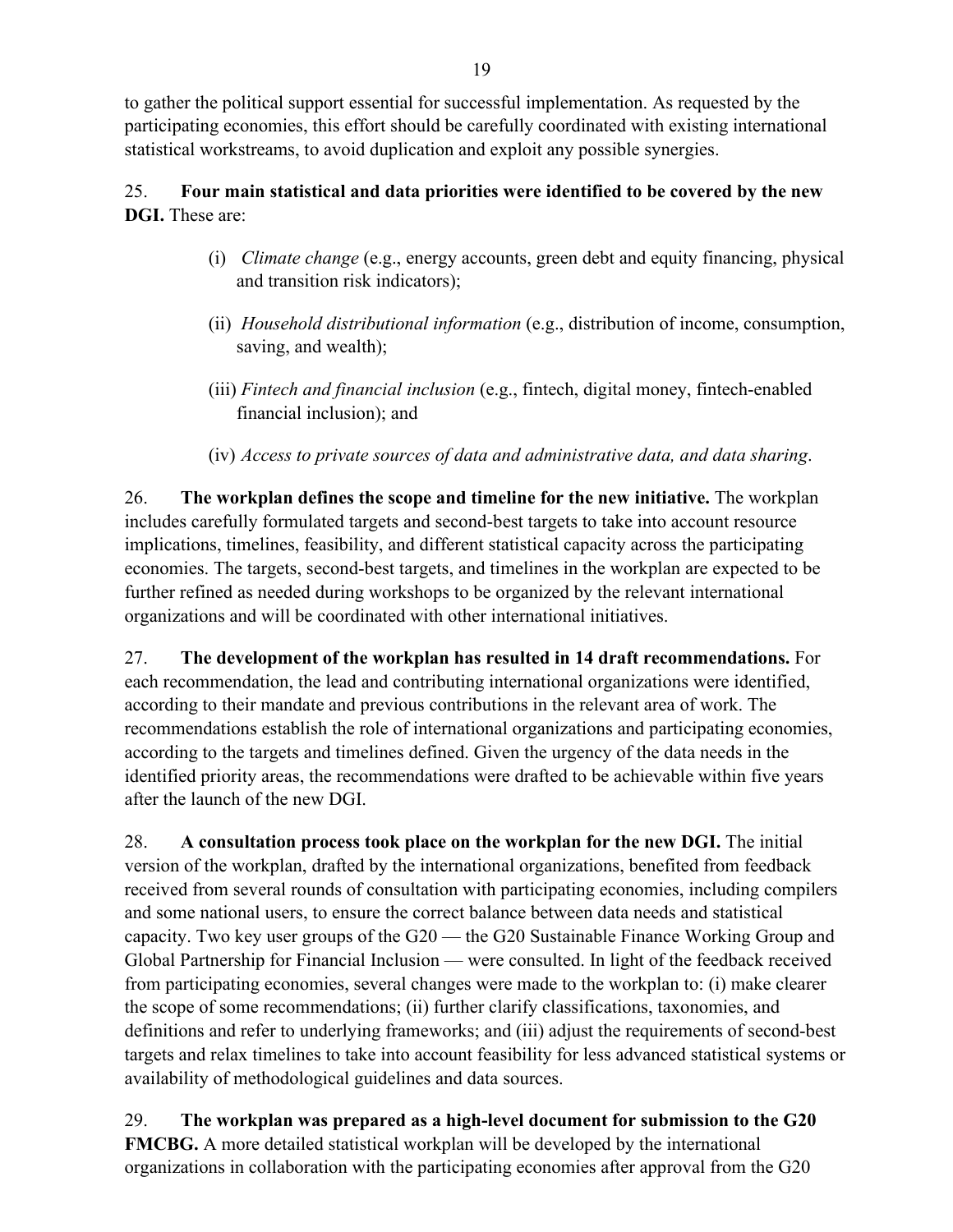FMCBG for the launch of a new DGI. As with the previous initiative, it is expected that the targets and timelines will be reviewed as needed (e.g., during workshops conducted for the relevant recommendation), and adjusted, as needed, to align with the availability of data sources, the development of methodological guidelines, and other developments. The G20 FMCBG will be informed of progress through an annual report.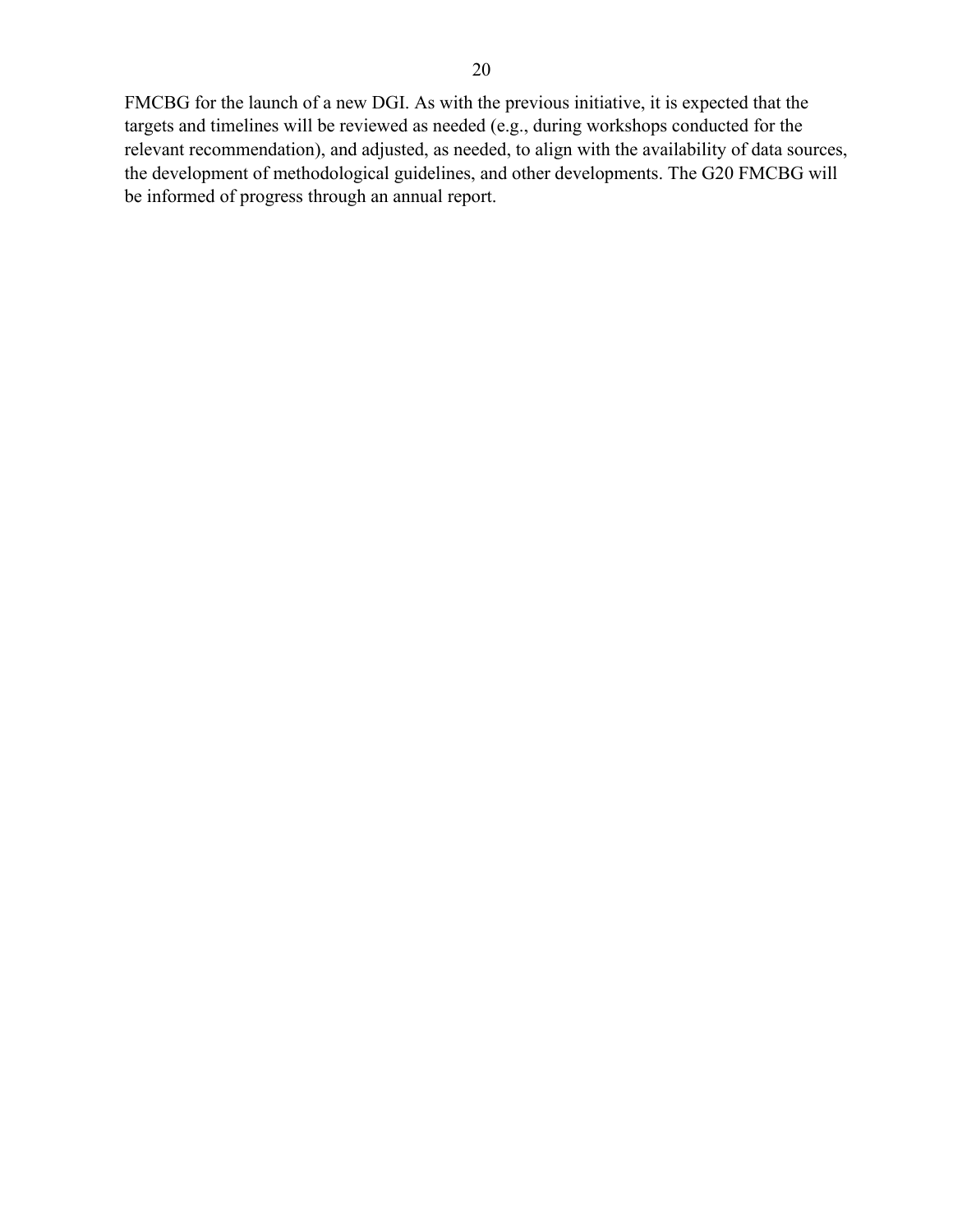# **ANNEX 1. MONITORING TRAFFIC LIGHT DASHBOARD: PROGRESS IN THE IMPLEMENTATION OF THE COMMON PRIORITY RECOMMENDATIONS BY THE G20 ECONOMIES\***

|                                                                                                                                                   | AR                |                 |       | AU                |                | <b>BR</b> |       | CA    |       | CN                                     | FR                                                                                                                                                                                            |       | DE    |       | IN              |       | ID                |       |       | IT    |        |        |                                     | KR                |        | <b>MX</b> |       | <b>RU</b>         |        | SA                                  |        | ZA     |                                     | <b>TR</b>                              |       | UK    |                                 | <b>US</b>         | <b>EU/EA</b> |       |
|---------------------------------------------------------------------------------------------------------------------------------------------------|-------------------|-----------------|-------|-------------------|----------------|-----------|-------|-------|-------|----------------------------------------|-----------------------------------------------------------------------------------------------------------------------------------------------------------------------------------------------|-------|-------|-------|-----------------|-------|-------------------|-------|-------|-------|--------|--------|-------------------------------------|-------------------|--------|-----------|-------|-------------------|--------|-------------------------------------|--------|--------|-------------------------------------|----------------------------------------|-------|-------|---------------------------------|-------------------|--------------|-------|
|                                                                                                                                                   |                   |                 |       |                   |                |           |       |       |       |                                        | mid   end   mid   end   mid   end   mid   end   mid   end   mid   end   mid   end   mid   end   mid   end   mid   end   mid   end   mid   end   mid   end   mid   end   mid   end   mid   end |       |       |       |                 |       |                   |       |       |       |        |        |                                     |                   |        |           |       |                   |        |                                     |        |        |                                     |                                        |       |       | mid end mid end mid end mid end |                   | mid end      |       |
|                                                                                                                                                   |                   |                 |       |                   |                |           |       |       |       |                                        |                                                                                                                                                                                               |       |       |       |                 |       |                   |       |       |       |        |        |                                     |                   |        |           |       |                   |        |                                     |        |        |                                     |                                        |       |       |                                 |                   |              |       |
| Recommendation II.2. Financial Soundness Indicators (COMMON PRIORITY)                                                                             |                   |                 |       |                   |                |           |       |       |       |                                        |                                                                                                                                                                                               |       |       |       |                 |       |                   |       |       |       |        |        |                                     |                   |        |           |       |                   |        |                                     |        |        |                                     |                                        |       |       |                                 |                   |              |       |
| Target: Reporting of Seven FSIs w Q frequency, T+Q timeliness                                                                                     | (2/1)             | (2/1)           |       |                   |                |           |       |       |       | $(2/1)$ $(2/1)$                        |                                                                                                                                                                                               |       | (2/3) | (2/3) | $(2/2)$ $(2/2)$ |       |                   |       |       |       |        |        | (2/2)                               | (2/2)             |        |           |       |                   |        |                                     | (2/1)  | (2/1)  |                                     |                                        | (2/2) | (2/2) |                                 |                   |              |       |
| 2018-Intermediate target: Six FSIs except RPPI w. Q frequency, T+Q timeliness                                                                     |                   |                 |       |                   |                |           |       |       |       |                                        |                                                                                                                                                                                               |       |       |       |                 |       |                   |       |       |       |        |        |                                     |                   |        |           |       |                   |        |                                     |        |        |                                     |                                        |       |       |                                 |                   |              |       |
| Recommendation II.7. Securities Statistics (COMMON PRIORITY)                                                                                      |                   |                 |       |                   |                |           |       |       |       |                                        |                                                                                                                                                                                               |       |       |       |                 |       |                   |       |       |       |        |        |                                     |                   |        |           |       |                   |        |                                     |        |        |                                     |                                        |       |       |                                 |                   |              |       |
| Target: Report Core data on Debt Securities Issuance Statistics in line with the<br><b>HSS</b>                                                    | (7/1)             | (7/1)           | (7/1) | (7/1)             | (7/1)          | (7/1)     | (7/1) | (7/1) | (7/1) | (7/1)                                  | (7/1)                                                                                                                                                                                         | (7/1) | (7/1) | (7/1) | (7/1)           | 7/1)  | (7/1)             | (7/1) | (7/1) | (7/1) | (7/1)  | (7/1)  | (7/1)                               | (7/1)             | (7/1)  | (7/1)     | (7/1) | (7/1)             | (7/1)  | (7/1)                               | (7/1)  | (7/1)  | (7/1)                               | (7/1)                                  | (7/1) | (7/1) | (7/1)                           | (7/1)             | (7/1)        | (7/1) |
| 2016-Provide self commitments for reporting of securities statistics                                                                              |                   |                 |       |                   |                |           |       |       |       |                                        |                                                                                                                                                                                               |       |       |       |                 |       |                   |       |       |       |        |        |                                     |                   |        |           |       |                   |        |                                     |        |        |                                     |                                        |       |       |                                 |                   |              |       |
| 2018-Intermediate Target: Reporting of Core stock data at nominal value on<br>Debt Securities Issuance Statistics in line with the HSS            |                   | $(7/3)$ $(7/3)$ | (7/4) | (7/5)             |                | (7/3)     |       |       |       |                                        |                                                                                                                                                                                               |       |       |       | (7/2)           | (7/4) |                   |       |       |       |        |        |                                     |                   |        |           |       |                   |        |                                     |        |        |                                     |                                        | (7/3) |       | (7/3)                           | $(7/2)$ $(7/3)$   |              |       |
| 2021-Target: Reporting of Core data at market value on Debt Securities<br>Issuance Statistics in line with HSS                                    |                   | (7/2)           |       |                   |                | 7/4       |       | (7/3) |       | (7/5)                                  |                                                                                                                                                                                               |       |       |       |                 | (7/5) |                   |       |       |       |        |        |                                     |                   |        |           |       |                   |        |                                     |        |        |                                     |                                        |       |       |                                 | (7/2)             |              |       |
| 2021-Target: Reporting of More Advanced Ambitions data on Debt Securities<br>Issuance, Holdings and From-Whom-To-Whom Statistics in line with HSS |                   | (7/2)           |       |                   |                | 7/4)      |       | (7/3) |       | (7/5)                                  |                                                                                                                                                                                               |       |       |       |                 |       |                   | (7/5) |       |       |        |        |                                     | (7/3)             |        | (7/3)     |       | (7/2)             |        | (7/5)                               |        |        |                                     | (7/3)                                  |       | (7/2) |                                 | (7/3)             |              |       |
| Recommendation II.8. Sectoral Accounts (COMMON PRIORITY)                                                                                          |                   |                 |       |                   |                |           |       |       |       |                                        |                                                                                                                                                                                               |       |       |       |                 |       |                   |       |       |       |        |        |                                     |                   |        |           |       |                   |        |                                     |        |        |                                     |                                        |       |       |                                 |                   |              |       |
| Target: Disseminate non-financial, financial accounts and balance sheet data <sup>8/1</sup>                                                       |                   |                 |       |                   |                |           |       |       |       |                                        |                                                                                                                                                                                               |       |       |       |                 |       |                   |       |       |       |        |        |                                     |                   |        |           |       |                   |        |                                     |        |        |                                     |                                        |       |       |                                 |                   |              |       |
| Dissemination of non-financial accounts transactions (Annual data)                                                                                |                   |                 |       |                   |                |           |       |       |       |                                        |                                                                                                                                                                                               |       |       |       |                 |       |                   |       |       |       |        |        |                                     |                   |        |           |       |                   |        |                                     |        |        |                                     |                                        |       |       |                                 |                   |              |       |
| Dissemination of non-financial accounts transactions (Quarterly data)                                                                             |                   |                 |       |                   |                |           |       |       |       |                                        |                                                                                                                                                                                               |       |       |       |                 |       |                   |       |       |       |        |        |                                     |                   |        |           |       |                   |        |                                     |        |        |                                     |                                        |       |       |                                 |                   |              |       |
| Dissemination of stocks of non-financial assets (Annual data)                                                                                     |                   |                 |       |                   |                |           |       |       |       |                                        |                                                                                                                                                                                               |       |       |       |                 |       |                   |       |       |       |        |        |                                     |                   |        |           |       |                   |        |                                     |        |        |                                     |                                        |       |       |                                 |                   |              |       |
| Dissemination of financial accounts and balance sheets (Annual data)                                                                              |                   |                 |       |                   |                |           |       |       |       |                                        |                                                                                                                                                                                               |       |       |       |                 |       |                   |       |       |       |        |        |                                     |                   |        |           |       |                   |        |                                     |        |        |                                     |                                        |       |       |                                 |                   |              |       |
| Dissemination of financial accounts and balance sheets (Quarterly data)                                                                           |                   |                 |       |                   |                |           |       |       |       |                                        |                                                                                                                                                                                               |       |       |       |                 |       |                   |       |       |       |        |        |                                     |                   |        |           |       |                   |        |                                     |        |        |                                     |                                        |       |       |                                 |                   |              |       |
| Recommendation II.11. International Banking Statistics (COMMON PRIORITY)                                                                          |                   |                 |       |                   |                |           |       |       |       |                                        |                                                                                                                                                                                               |       |       |       |                 |       |                   |       |       |       |        |        |                                     |                   |        |           |       |                   |        |                                     |        |        |                                     |                                        |       |       |                                 |                   |              |       |
| Target: Fully implement the agreed IBS (LBS/CBS) enhancements                                                                                     |                   |                 |       |                   | 11/1<br>(11/2) | (11/2)    |       |       |       | $(11/3)$ $(11/3)$<br>$(11/4)$ $(11/4)$ |                                                                                                                                                                                               |       |       |       |                 |       | $(11/3)$ $(11/6)$ |       |       |       |        |        |                                     |                   | (11/2) | (11/2)    |       | $(11/3)$ $(11/3)$ | (11/3) | (11/3)                              | (11/3) | (11/3) |                                     | $(11/4)$ $(11/4)$<br>$(11/5)$ $(11/5)$ |       |       |                                 | $(11/4)$ $(11/4)$ |              |       |
| 2018-Intermediate target 1: Reporting of LBS                                                                                                      |                   |                 |       |                   |                |           |       |       |       |                                        |                                                                                                                                                                                               |       |       |       |                 |       |                   |       |       |       |        |        |                                     |                   |        |           |       |                   |        |                                     |        |        |                                     |                                        |       |       |                                 |                   |              |       |
| Recommendation II.12. Coordinated Portfolio Investment Survey (COMMON PRIORITY)                                                                   |                   |                 |       |                   |                |           |       |       |       |                                        |                                                                                                                                                                                               |       |       |       |                 |       |                   |       |       |       |        |        |                                     |                   |        |           |       |                   |        |                                     |        |        |                                     |                                        |       |       |                                 |                   |              |       |
| Target: Reporting of semi-annual CPIS data including sector of holder                                                                             |                   |                 |       |                   |                |           |       |       |       |                                        |                                                                                                                                                                                               |       |       |       |                 |       |                   |       |       |       |        |        |                                     |                   |        |           |       |                   |        |                                     |        |        |                                     |                                        |       |       |                                 |                   |              |       |
| Intermediate target: Semi-annual CPIS (reporting of the core table)                                                                               |                   |                 |       | $(12/1)$ $(12/1)$ |                |           |       |       |       |                                        |                                                                                                                                                                                               |       |       |       |                 |       |                   |       |       |       |        |        |                                     |                   |        |           |       |                   |        |                                     |        |        |                                     |                                        |       |       |                                 |                   |              |       |
| Recommendation II.15.Government Finance Statistics (COMMON PRIORITY)                                                                              |                   |                 |       |                   |                |           |       |       |       |                                        |                                                                                                                                                                                               |       |       |       |                 |       |                   |       |       |       |        |        |                                     |                   |        |           |       |                   |        |                                     |        |        |                                     |                                        |       |       |                                 |                   |              |       |
| Target: Disseminate quarterly General Government Data in line with GFSM                                                                           | $(15/2)$ $(15/2)$ |                 |       |                   |                |           |       |       |       | $15/1$ $(15/1)$                        |                                                                                                                                                                                               |       |       |       |                 |       |                   |       |       |       |        |        |                                     | $(15/7)$ $(15/7)$ | (15/5) | (15/5)    |       |                   |        | $(15/5)$ $(15/5)$ $(15/1)$ $(15/1)$ |        |        |                                     |                                        |       |       |                                 |                   |              |       |
| 2014                                                                                                                                              |                   |                 |       |                   |                |           |       |       |       |                                        |                                                                                                                                                                                               |       |       |       |                 |       |                   |       |       |       |        |        |                                     |                   |        |           |       |                   |        |                                     |        |        |                                     |                                        |       |       |                                 |                   |              |       |
| 2019-Intermediate target: General Government data with annual frequency                                                                           | $(15/2)$ $(15/2)$ |                 |       |                   |                |           |       |       |       | $15/3$ (15/3)                          |                                                                                                                                                                                               |       |       |       |                 |       |                   |       |       |       |        |        |                                     |                   | 15/5   | (15/5)    |       |                   | (15/5) | (15/5)                              | (15/6) | (15/6) |                                     |                                        |       |       |                                 |                   |              |       |
| Recommendation II.16. Public Sector Debt Statistics (COMMON PRIORITY)                                                                             |                   |                 |       |                   |                |           |       |       |       |                                        |                                                                                                                                                                                               |       |       |       |                 |       |                   |       |       |       |        |        |                                     |                   |        |           |       |                   |        |                                     |        |        |                                     |                                        |       |       |                                 |                   |              |       |
| Target: Reporting general and central government debt data                                                                                        | $(16/1)$ $(16/1)$ |                 |       |                   |                |           |       |       |       | $(16/1)$ $(16/1)$                      |                                                                                                                                                                                               |       |       |       |                 |       |                   |       |       |       | (16/3) | (16/3) |                                     | $(16/2)$ $(16/2)$ |        |           |       | $(16/1)$ $(16/1)$ | (16/4) | (16/4)                              |        |        | $(16/4)$ $(16/4)$ $(16/1)$ $(16/1)$ |                                        |       |       |                                 |                   |              |       |
| 2018-Intermediate target: Reporting central government                                                                                            |                   |                 |       |                   |                |           |       |       |       |                                        |                                                                                                                                                                                               |       |       |       |                 |       |                   |       |       |       |        |        | $(16/3)$ $(16/3)$ $(16/2)$ $(16/2)$ |                   |        |           |       |                   |        | $(16/4)$ $(16/4)$ $(16/4)$ $(16/4)$ |        |        |                                     |                                        |       |       |                                 |                   |              |       |



Target/Intermediate target met.

Target/Intermediate target partially met.

Target/Intermediate target not met.

\* Given that targets of Recommendations II.19 and II.20 have a qualitative nature, they are not included in this monitoring table.

Target supported but commitment depends on further IAG guidance/national consideration.

N/A Not Applicable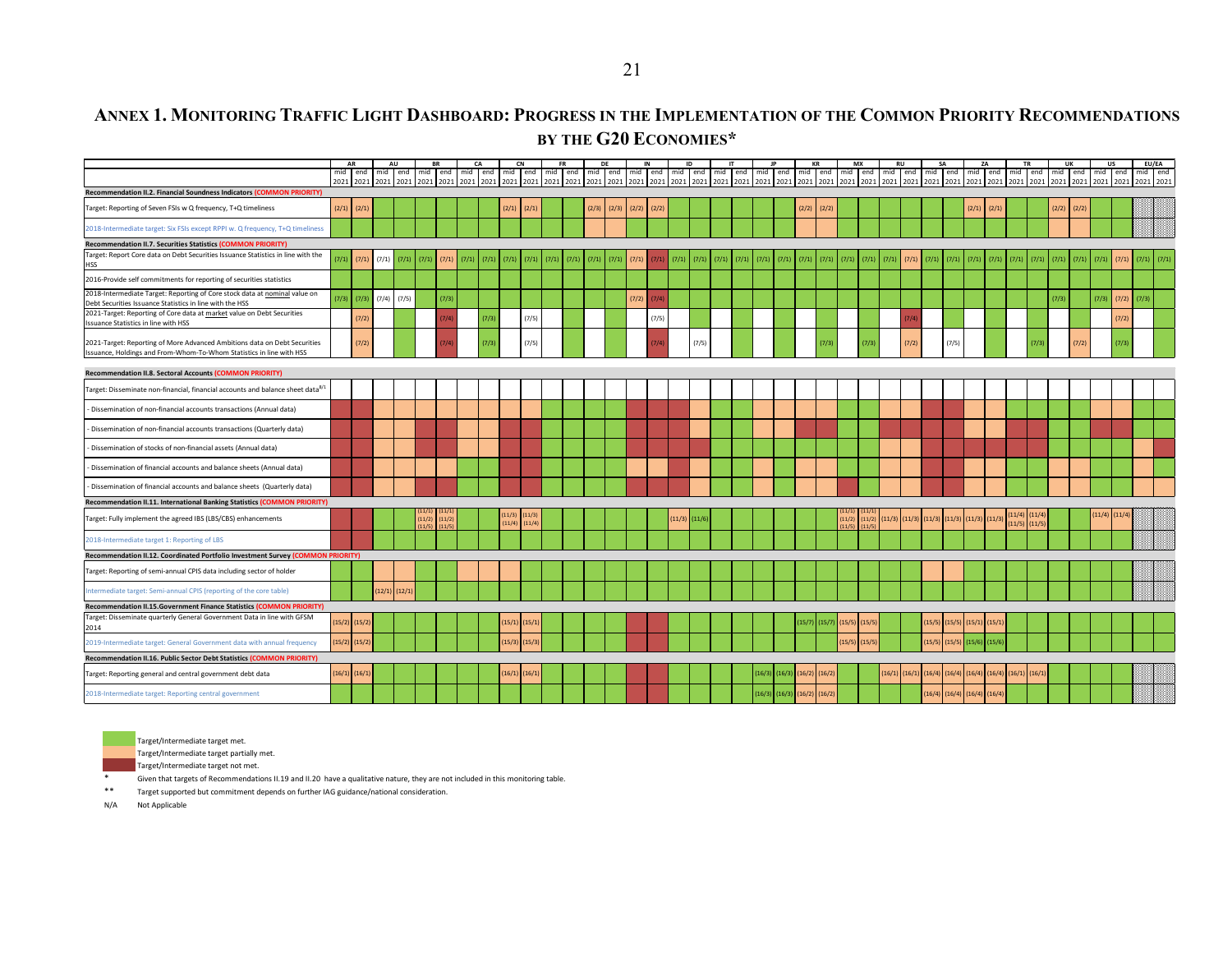## **ANNEX 2. MONITORING TRAFFIC LIGHT DASHBOARD: G20 ECONOMIES' STATUS OF IMPLEMENTATION OF THE DGI-2 RECOMMENDATIONS AT END-2021\***

|                                                                                                                                                   | <b>AR</b> | AU    | BR    | CA      | <b>CN</b> | <b>FR</b> | DE    | IN    | ID    | $\mathsf{I}$ | <b>JP</b> | KR    | <b>MX</b> | <b>RU</b> | SA    | ZA    | TR    | UK    | US      | EU/EA |
|---------------------------------------------------------------------------------------------------------------------------------------------------|-----------|-------|-------|---------|-----------|-----------|-------|-------|-------|--------------|-----------|-------|-----------|-----------|-------|-------|-------|-------|---------|-------|
| Recommendation II.2. Financial Soundness Indicators (COMMON PRIORITY)                                                                             |           |       |       |         |           |           |       |       |       |              |           |       |           |           |       |       |       |       |         |       |
| Target: Reporting of Seven FSIs w Q frequency, T+Q timeliness                                                                                     | (2/1)     |       |       |         | (2/1)     |           | (2/3) | (2/2) |       |              |           | (2/2) |           |           |       | (2/1) |       | (2/2) |         |       |
| 2018-Intermediate target: Six FSIs except RPPI w. Q frequency, T+Q timeliness                                                                     |           |       |       |         |           |           |       |       |       |              |           |       |           |           |       |       |       |       |         |       |
| Recommendation II.3. Concentration and Distribution Measures                                                                                      |           |       |       |         |           |           |       |       |       |              |           |       |           |           |       |       |       |       |         |       |
| Target: Contribute to the discussions                                                                                                             |           |       |       |         |           |           |       |       |       |              |           |       |           |           |       |       |       |       |         |       |
| Recommendation II.4. Globally Systemically Important Financial Institutions                                                                       | N/A       | N/A   | N/A   | (4/3)   | (4/2)     |           |       | N/A   | N/A   |              |           | N/A   | N/A       | N/A       | N/A   | N/A   | N/A   |       |         |       |
| Target 1: Provision of I-A data with T+50 timeliness $4/1$                                                                                        | N/A       | N/A   | N/A   | (4/3)   | (4/2)     |           |       | N/A   | N/A   |              |           | N/A   | N/A       | N/A       | N/A   | N/A   | N/A   |       |         |       |
| Target 2: Work towards provision of I-I data on a weekly frequency                                                                                | N/A       | N/A   | N/A   | (4/3)   | (4/2)     |           |       | N/A   | N/A   |              |           | N/A   | N/A       | N/A       | N/A   | N/A   | N/A   |       |         |       |
| Target 3: Support sharing of GSIBs data                                                                                                           | N/A       | N/A   | N/A   | (4/3)   | (4/2)     |           |       | N/A   | N/A   |              |           | N/A   | N/A       | N/A       | N/A   | N/A   | N/A   |       |         |       |
| Target 4: Participate in the work on GSIIs                                                                                                        | ***       | ***   | $***$ | $* * *$ | $***$     | $* * *$   | $***$ | $***$ | ***   | $* * *$      | $***$     | ***   | ***       | ***       | ***   | ***   | ***   | ***   | $* * *$ |       |
| Recommendation II.5. Non-Bank Financial Intermediation (previously called<br><b>Shadow Banking</b>                                                |           |       |       |         |           |           |       |       |       |              |           |       |           |           |       |       |       |       |         |       |
| Target 1: Report data to FSB annual monitoring exercise on non-bank financial<br>intermediation                                                   |           |       |       |         |           |           |       |       |       |              |           |       |           |           |       |       |       |       |         |       |
| Target 2: Start reporting to the FSB data on SFTs (by end-2019)                                                                                   |           |       |       |         |           |           |       |       |       |              |           |       |           |           |       |       |       |       |         |       |
| <b>Recommendation II.6. Derivatives</b>                                                                                                           |           |       |       |         |           |           |       |       |       |              |           |       |           |           |       |       |       |       |         |       |
| Target 1: Participate in the BIS 2019 Triennial Survey                                                                                            |           |       |       |         |           |           |       |       |       |              |           |       |           |           |       |       |       |       |         |       |
| Target 2: Separately identify CCPs in BIS Semiannual Survey                                                                                       |           |       |       |         |           |           |       |       |       |              |           |       |           |           |       |       |       |       |         |       |
| Target 3: Support the FSB work                                                                                                                    |           |       |       |         | (6/1)     |           |       |       |       |              |           |       |           |           | (6/1) |       |       |       |         |       |
| <b>Recommendation II.7. Securities Statistics (COMMON PRIORITY)</b>                                                                               |           |       |       |         |           |           |       |       |       |              |           |       |           |           |       |       |       |       |         |       |
| Target: Report Core data on Debt Securities Issuance Statistics in line with the<br><b>HSS</b>                                                    | (7/1)     | (7/1) | (7/1) | (7/1)   | (7/1)     | (7/1)     | (7/1) | (7/1) | (7/1) | (7/1)        | (7/1)     | (7/1) | (7/1)     | (7/1)     | (7/1) | (7/1) | (7/1) | (7/1) | (7/1)   | (7/1) |
| 2016-Provide self commitments for reporting of securities statistics                                                                              |           |       |       |         |           |           |       |       |       |              |           |       |           |           |       |       |       |       |         |       |
| 2018-Intermediate Target: Reporting of Core stock data at nominal value on<br>Debt Securities Issuance Statistics in line with the HSS            | (7/3)     | (7/5) | (7/3) |         |           |           |       | (7/4) |       |              |           |       |           |           |       |       |       |       | (7/2)   |       |
| 2021-Target: Reporting of Core data at market value on Debt Securities Issuance<br>Statistics in line with HSS                                    | (7/2)     |       | (7/4) | (7/3)   | (7/5)     |           |       | (7/5) |       |              |           |       |           | (7/4)     |       |       |       |       | (7/2)   |       |
| 2021-Target: Reporting of More Advanced Ambitions data on Debt Securities<br>Issuance, Holdings and From-Whom-To-Whom Statistics in line with HSS | (7/2)     |       | (7/4) | (7/3)   | (7/5)     |           |       | (7/4) | (7/5) |              |           | (7/3) | (7/3)     | (7/2)     | (7/5) |       | (7/3) | (7/2) | (7/3)   |       |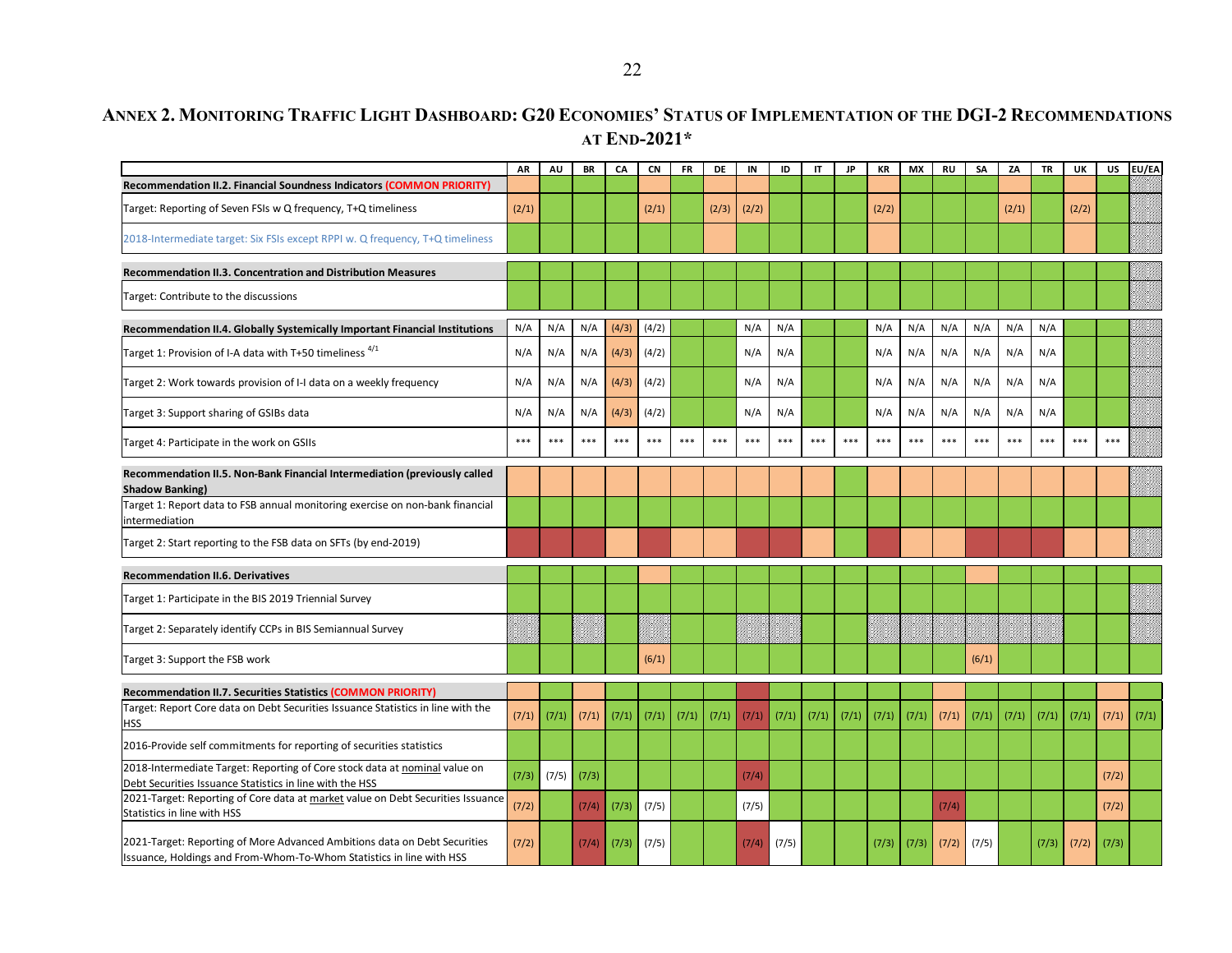|                                                                                             | AR    | AU     | BR               | CA    | <b>CN</b>        | <b>FR</b> | <b>DE</b> | IN    | ID     | $\mathsf{I}$ | <b>JP</b> | KR    | MX               | <b>RU</b> | SA                   | ZA    | <b>TR</b>         | UK    | <b>US</b> | EU/EA |
|---------------------------------------------------------------------------------------------|-------|--------|------------------|-------|------------------|-----------|-----------|-------|--------|--------------|-----------|-------|------------------|-----------|----------------------|-------|-------------------|-------|-----------|-------|
| Recommendation II.8. Sectoral Accounts (COMMON PRIORITY)                                    |       |        |                  |       |                  |           |           |       |        |              |           |       |                  |           |                      |       |                   |       |           |       |
| Target: Disseminate non-financial, financial accounts and balance sheet data <sup>8/1</sup> |       |        |                  |       |                  |           |           |       |        |              |           |       |                  |           |                      |       |                   |       |           |       |
| - Dissemination of non-financial accounts transactions (Annual data)                        |       |        |                  |       |                  |           |           |       |        |              |           |       |                  |           |                      |       |                   |       |           |       |
| - Dissemination of non-financial accounts transactions (Quarterly data)                     |       |        |                  |       |                  |           |           |       |        |              |           |       |                  |           |                      |       |                   |       |           |       |
| - Dissemination of stocks of non-financial assets (Annual data)                             |       |        |                  |       |                  |           |           |       |        |              |           |       |                  |           |                      |       |                   |       |           |       |
| - Dissemination of financial accounts and balance sheets (Annual data)                      |       |        |                  |       |                  |           |           |       |        |              |           |       |                  |           |                      |       |                   |       |           |       |
| - Dissemination of financial accounts and balance sheets (Quarterly data)                   |       |        |                  |       |                  |           |           |       |        |              |           |       |                  |           |                      |       |                   |       |           |       |
|                                                                                             | $***$ | $**$   | $**$             | $***$ | $***$            | $***$     | $***$     | $***$ | $***$  | $***$        | $***$     | $***$ | $***$            | $**$      | $**$                 | $***$ | $***$             | $***$ | $***$     |       |
| Recommendation II.9. Household Distributional Information                                   |       |        |                  |       |                  |           |           |       |        |              |           |       |                  |           |                      |       |                   |       |           |       |
| Target: Encouraged to compile and disseminate distributional data                           | $***$ | $**$   | $**$             | $***$ | $***$            | $**$      | $***$     | $**$  | $**$   | $***$        | $***$     | $**$  | $***$            | $***$     | $**$                 | $***$ | $***$             | $**$  | $***$     |       |
|                                                                                             |       |        |                  |       |                  |           |           |       |        |              |           |       |                  |           |                      |       |                   |       |           |       |
| Recommendation II.10. International Investment Position                                     |       |        |                  |       |                  |           |           |       |        |              |           |       |                  |           |                      |       |                   |       |           |       |
| Target: Provide quarterly IIP data including currency breakdown and OFCs                    |       |        |                  |       |                  |           |           |       |        |              |           |       |                  |           |                      |       |                   |       |           |       |
| 2018-Intermediate target 1: Quarterly IIP                                                   |       |        |                  |       |                  |           |           |       |        |              |           |       |                  |           |                      |       |                   |       |           |       |
| 2019-Intermediate target 2: Separate identification of OFCs                                 |       | (10/1) |                  |       |                  |           |           |       |        |              |           |       |                  |           |                      |       | $(10/1)$ $(10/1)$ |       | (10/1)    |       |
| 2021-Intermediate target 3: Currency breakdown                                              |       |        |                  |       |                  |           |           |       |        |              |           |       |                  |           |                      |       |                   |       |           |       |
|                                                                                             |       |        |                  |       |                  |           |           |       |        |              |           |       |                  |           |                      |       |                   |       |           |       |
| Recommendation II.11. International Banking Statistics (COMMON PRIORITY)                    |       |        | (11/1)           |       |                  |           |           |       |        |              |           |       | (11/1)           |           |                      |       |                   |       |           |       |
| Target: Fully implement the agreed IBS (LBS/CBS) enhancements                               |       |        | (11/2)<br>(11/5) |       | (11/3)<br>(11/4) |           |           |       | (11/6) |              |           |       | (11/2)<br>(11/5) |           | (11/3) (11/3) (11/3) |       | (11/4)<br>(11/5)  |       | (11/4)    |       |
| 2018-Intermediate target 1: Reporting of LBS                                                |       |        |                  |       |                  |           |           |       |        |              |           |       |                  |           |                      |       |                   |       |           |       |
|                                                                                             |       |        |                  |       |                  |           |           |       |        |              |           |       |                  |           |                      |       |                   |       |           |       |
| Recommendation II.12. Coordinated Portfolio Investment Survey (COMMON<br><b>PRIORITY)</b>   |       |        |                  |       |                  |           |           |       |        |              |           |       |                  |           |                      |       |                   |       |           |       |
| Target: Reporting of semi-annual CPIS data including sector of holder                       |       |        |                  |       |                  |           |           |       |        |              |           |       |                  |           |                      |       |                   |       |           |       |
| Intermediate target: Semi-annual CPIS (reporting of the core table)                         |       | (12/1) |                  |       |                  |           |           |       |        |              |           |       |                  |           |                      |       |                   |       |           |       |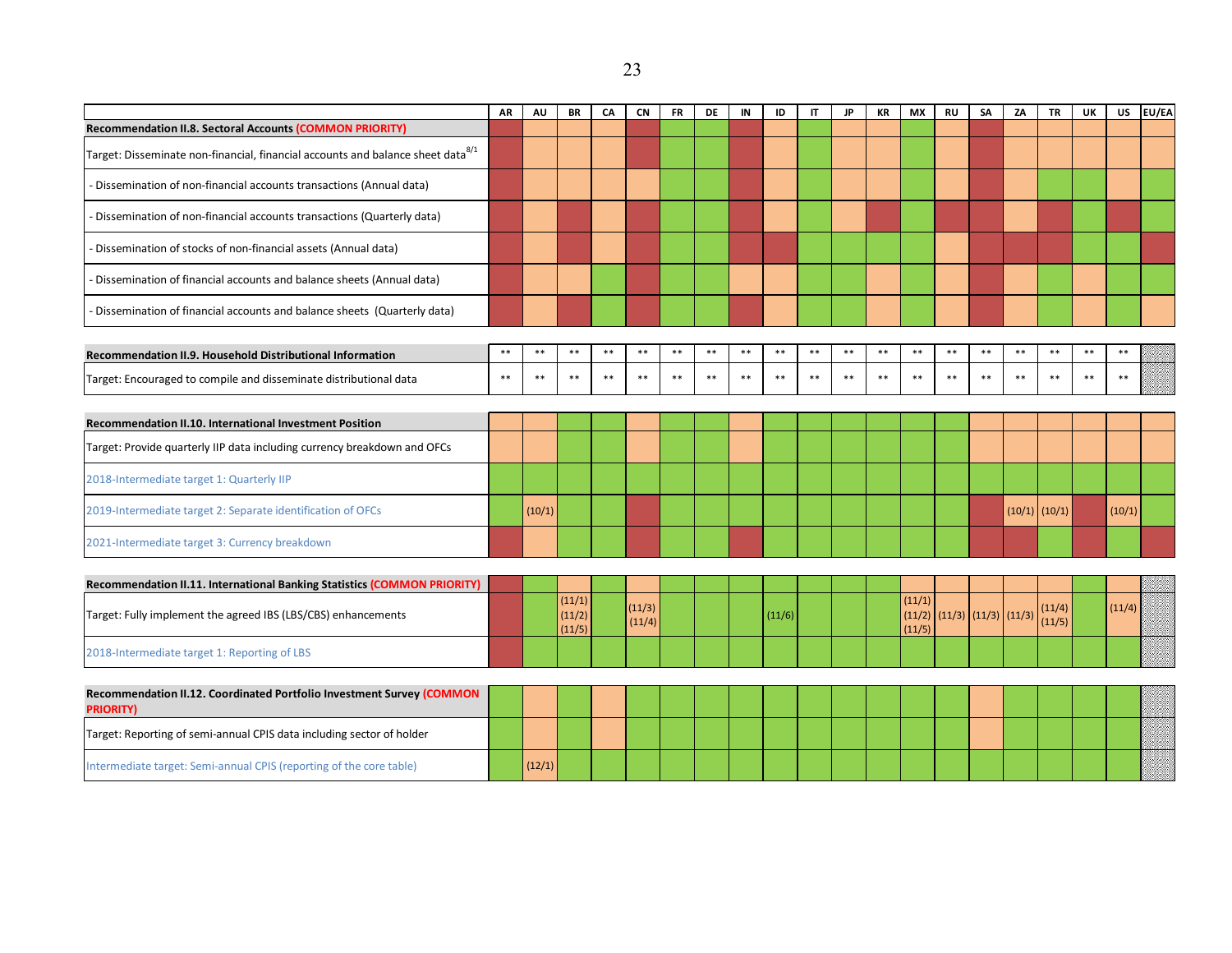|                                                                                                                               | <b>AR</b> | AU     | <b>BR</b> | CA    | <b>CN</b> | <b>FR</b> | DE | IN    | ID    | $\mathsf{I}$ | <b>JP</b> | KR     | <b>MX</b>       | <b>RU</b> | <b>SA</b> | ZA                                  | <b>TR</b>         | UK    | <b>US</b> | EU/EA |
|-------------------------------------------------------------------------------------------------------------------------------|-----------|--------|-----------|-------|-----------|-----------|----|-------|-------|--------------|-----------|--------|-----------------|-----------|-----------|-------------------------------------|-------------------|-------|-----------|-------|
| Recommendation II.13. Coordinated Direct Investment Survey                                                                    |           |        |           |       |           |           |    |       |       |              |           |        |                 |           |           |                                     |                   |       |           |       |
| Target: Reporting inward and outward data split by equity and debt                                                            | (13/2)    |        |           |       |           |           |    |       |       |              |           |        |                 |           |           |                                     |                   |       |           |       |
| Intermediate target: inward data with net equity and net debt split                                                           |           |        |           |       |           |           |    |       |       |              |           |        |                 |           |           |                                     |                   |       |           |       |
| Recommendation II.14. Cross-border Exposures of Non-bank Corporations                                                         |           |        |           |       |           |           |    |       |       |              |           |        |                 |           |           |                                     |                   |       |           |       |
| Target 1: Provision of IBS and Securities data separately identifying the NFC<br>sector                                       |           |        | (14/3)    |       | (14/1)    |           |    |       |       |              | (14/1)    |        | (14/3)          |           |           |                                     | $(14/4)$ $(14/1)$ |       |           |       |
| Target 2: Reporting of SRF 4SRs                                                                                               |           | (14/2) |           |       |           |           |    |       |       |              |           |        |                 |           |           |                                     |                   |       |           |       |
| Recommendation II.15. Government Finance Statistics (COMMON PRIORITY)                                                         |           |        |           |       |           |           |    |       |       |              |           |        |                 |           |           |                                     |                   |       |           |       |
| Target: Disseminate quarterly General Government Data in line with GFSM 2014 (15/2)                                           |           |        |           |       | (15/1)    |           |    |       |       |              |           |        | $(15/7)$ (15/5) |           |           | $(15/5)$ $(15/1)$                   |                   |       |           |       |
| 2019-Intermediate target: General Government data with annual frequency                                                       | (15/2)    |        |           |       | (15/3)    |           |    |       |       |              |           |        | (15/5)          |           |           | $(15/5)$ $(15/6)$                   |                   |       |           |       |
| Recommendation II.16. Public Sector Debt Statistics (COMMON PRIORITY)                                                         |           |        |           |       |           |           |    |       |       |              |           |        |                 |           |           |                                     |                   |       |           |       |
| Target: Reporting general and central government debt data                                                                    | (16/1)    |        |           |       | (16/1)    |           |    |       |       |              | (16/3)    | (16/2) |                 |           |           | $(16/1)$ $(16/4)$ $(16/4)$ $(16/1)$ |                   |       |           |       |
| 2018-Intermediate target: Reporting central government                                                                        |           |        |           |       |           |           |    |       |       |              | (16/3)    | (16/2) |                 |           |           | $(16/4)$ (16/4)                     |                   |       |           |       |
| <b>Recommendation II.17. Residential Property Prices</b>                                                                      |           |        |           |       |           |           |    |       |       |              |           |        |                 |           |           |                                     |                   |       |           |       |
| Target: Compilation and dissemination of RPPI in line with the Handbook on<br><b>RPPI</b>                                     | $**$      | $* *$  | $* *$     | **    | **        | $**$      | ** | $* *$ | $* *$ | $* *$        | **        | $* *$  | **              | $* *$     | $**$      | **                                  | **                | $* *$ | $* *$     | $* *$ |
| 2018-Intermediate target: Some data reported to the relevant international<br>organisations, including BIS, Eurostat and OECD |           |        |           |       |           |           |    |       |       |              |           |        |                 |           |           |                                     |                   |       |           |       |
| <b>Recommendation II.18. Commercial Property Prices</b>                                                                       |           |        |           |       |           |           |    |       |       |              |           |        |                 |           |           |                                     |                   |       |           |       |
| Target: Encouraged reporting of available CPPI                                                                                | $* *$     | **     | **        | $***$ | **        | **        | ** | **    | **    | $* *$        | **        | **     | **              | **        | **        | **                                  | **                | **    | **        | $* *$ |
| 2018-Intermediate target: Some nationally available data reported to the BIS (or<br>to the ECB for EU economies)              |           |        |           |       |           |           |    |       |       |              |           |        |                 |           |           |                                     |                   |       |           |       |
| Target/Intermediate target met.                                                                                               |           |        |           |       |           |           |    |       |       |              |           |        |                 |           |           |                                     |                   |       |           |       |
| Target/Intermediate target partially met.                                                                                     |           |        |           |       |           |           |    |       |       |              |           |        |                 |           |           |                                     |                   |       |           |       |

Target/Intermediate target not met.

\* Given that targets of Recommendations II.19 and II.20 have a qualitative nature, they are not included in this monitoring table.<br>\*\* Target supported but commitment depends on further IAG guidance/national consideration.

\*\* Target supported but commitment depends on further IAG guidance/national consideration.<br>\*\*\* Suspended in light of the new IAIS holistic framework on systemic risk in the insurance sector.

Suspended in light of the new IAIS holistic framework on systemic risk in the insurance sector.

N/A Not Applicable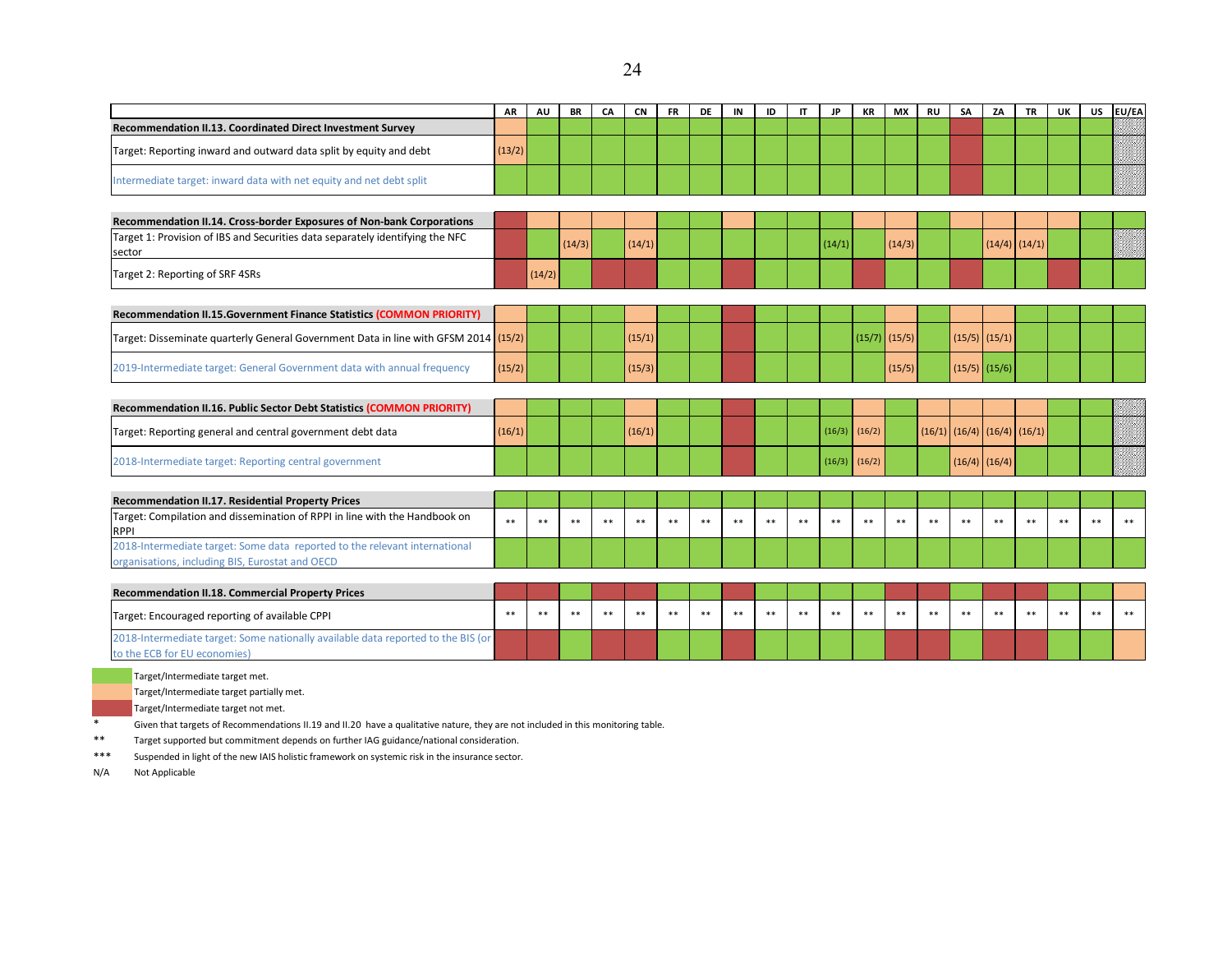# **ANNEX 3. MONITORING TRAFFIC LIGHT DASHBOARD: STATUS OF PROGRESS IN THE VOLUNTARY IMPLEMENTATION OF SELECTED DGI-2 RECOMMENDATIONS BY NON-G20 FSB ECONOMIES AT END-2021\***

Non-G20 FSB member economies participate in the DGI-2 on a voluntary basis, implementing those recommendations they deem appropriate for their respective economy. The table below therefore includes traffic lights only for a subset of recommendations for some jurisdictions, reflecting their current decisions on implementation.

|                                                                                                                                            | НΚ    | <b>NL</b> | SG             | ES    | CН    |
|--------------------------------------------------------------------------------------------------------------------------------------------|-------|-----------|----------------|-------|-------|
| <b>Recommendation II.2. Financial Soundness Indicators (COMMON PRIORITY)</b>                                                               |       |           |                |       |       |
| Target: Reporting of Seven FSIs w Q frequency, T+Q timeliness                                                                              |       |           | (2/1)<br>(2/2) |       |       |
| 2018-Intermediate target: Six FSIs except RPPI w. Q frequency, T+Q timeliness                                                              |       |           | (2/2)          |       |       |
|                                                                                                                                            |       |           |                |       |       |
| <b>Recommendation II.3. Concentration and Distribution Measures</b>                                                                        |       |           |                |       |       |
| Target: Contribute to the discussions                                                                                                      |       |           |                |       |       |
|                                                                                                                                            |       |           |                |       |       |
| Recommendation II.4. Globally Systemically Important Financial Institutions                                                                | N/A   |           | N/A            |       |       |
| Target 1: Provision of I-A data with T+50 timeliness                                                                                       | N/A   |           | N/A            |       |       |
| Target 2: Work towards provision of I-I data on a weekly frequency                                                                         | N/A   |           | N/A            |       |       |
| Target 3: Support sharing of GSIBs data                                                                                                    | N/A   |           | N/A            |       |       |
| Target 4: Participate in the work on GSIIs                                                                                                 | ***   | ***       | ***            | ***   |       |
| Recommendation II.5. Non-Bank Financial Intermediation (previously called Shadow Banking)                                                  |       |           |                |       |       |
| Target 1: Report data to FSB annual monitoring exercise on non-bank financial intermediation                                               |       |           |                |       |       |
| Target 2: Start reporting to the FSB data on SFTs                                                                                          |       |           |                |       |       |
|                                                                                                                                            |       |           |                |       |       |
| <b>Recommendation II.6. Derivatives</b>                                                                                                    |       |           |                |       |       |
| Target 1: Participate in the BIS 2019 Triennial Survey                                                                                     |       |           |                |       |       |
| Target 2: Separately identify CCPs in BIS Semiannual Survey                                                                                |       |           |                |       |       |
| Target 3: Support the FSB work                                                                                                             |       |           |                |       |       |
|                                                                                                                                            |       |           |                |       |       |
| <b>Recommendation II.7. Securities Statistics (COMMON PRIORITY)</b>                                                                        |       |           |                |       |       |
| Target: Report Core data on Debt Securities Issuance Statistics in line with the HSS                                                       | (7/1) | (7/1)     | (7/1)          | (7/1) |       |
| 2016-Provide self commitments for reporting of securities statistics                                                                       |       |           |                |       |       |
| 2018-Intermediate Target: Reporting of Core stock data at nominal value on Debt Securities Issuance                                        | (7/3) |           |                |       |       |
| Statistics in line with the HSS<br>2021-Target: Reporting of Core data at market value on Debt Securities Issuance Statistics in line with |       |           |                |       |       |
| <b>HSS</b>                                                                                                                                 |       |           | (7/5)          |       |       |
| 2021-Target: Reporting of More Advanced Ambitions data on Debt Securities Issuance, Holdings and                                           | (7/3) |           | (7/5)          |       |       |
| From-Whom-To-Whom Statistics in line with HSS                                                                                              |       |           |                |       |       |
| <b>Recommendation II.8. Sectoral Accounts (COMMON PRIORITY)</b>                                                                            |       |           |                |       |       |
| Target: Disseminate non-financial, financial accounts and balance sheet data                                                               |       |           |                |       |       |
| - Dissemination of non-financial accounts transactions (Annual data)                                                                       |       |           |                |       |       |
| - Dissemination of non-financial accounts transactions (Quarterly data)                                                                    |       |           |                |       |       |
| - Dissemination of stocks of non-financial assets (Annual data)                                                                            |       |           |                |       |       |
| - Dissemination of financial accounts and balance sheets (Annual data)                                                                     |       |           |                |       |       |
| - Dissemination of financial accounts and balance sheets (Quarterly data)                                                                  |       |           |                |       |       |
|                                                                                                                                            |       |           |                |       |       |
| Recommendation II.9. Household Distributional Information                                                                                  | **    | $* *$     | $* *$          | **    | $* *$ |

Target: Encouraged to compile and disseminate distributional data \*\* \*\* \*\* \*\* \*\*

25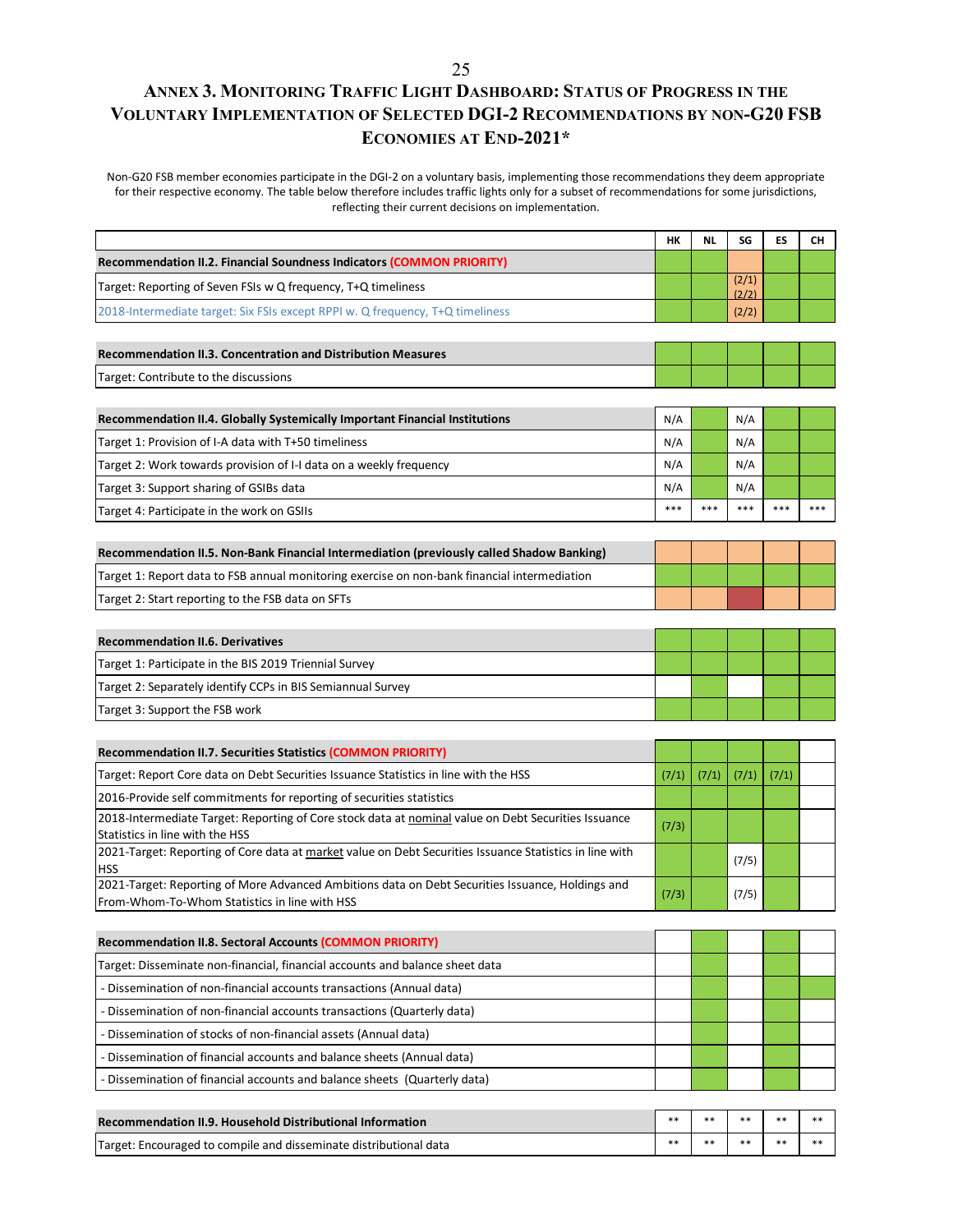| <b>Recommendation II.10. International Investment Position</b><br>Target: Provide quarterly IIP data including currency breakdown and OFCs<br>2018-Intermediate target 1: Quarterly IIP<br>2019-Intermediate target 2: Separate identification of OFCs<br>2021-Intermediate target 3: Currency breakdown |        |       |                  |    |      |
|----------------------------------------------------------------------------------------------------------------------------------------------------------------------------------------------------------------------------------------------------------------------------------------------------------|--------|-------|------------------|----|------|
|                                                                                                                                                                                                                                                                                                          |        |       |                  |    |      |
|                                                                                                                                                                                                                                                                                                          |        |       |                  |    |      |
|                                                                                                                                                                                                                                                                                                          |        |       |                  |    |      |
|                                                                                                                                                                                                                                                                                                          |        |       |                  |    |      |
|                                                                                                                                                                                                                                                                                                          |        |       |                  |    |      |
|                                                                                                                                                                                                                                                                                                          |        |       |                  |    |      |
| Recommendation II.11. International Banking Statistics (COMMON PRIORITY)                                                                                                                                                                                                                                 |        |       |                  |    |      |
| Target: Fully implement the agreed IBS enhancements                                                                                                                                                                                                                                                      |        |       | (11/1)<br>(11/4) |    |      |
| 2018-Intermediate target 1: Reporting of LBS                                                                                                                                                                                                                                                             |        |       |                  |    |      |
| Recommendation II.12. Coordinated Portfolio Investment Survey (COMMON PRIORITY)                                                                                                                                                                                                                          |        |       |                  |    |      |
| Target: Reporting of semi-annual CPIS data including sector of holder                                                                                                                                                                                                                                    |        |       |                  |    |      |
| Intermediate target: Semi-annual CPIS (reporting of the core table)                                                                                                                                                                                                                                      |        |       |                  |    |      |
|                                                                                                                                                                                                                                                                                                          |        |       |                  |    |      |
| <b>Recommendation II.13. Coordinated Direct Investment Survey</b>                                                                                                                                                                                                                                        |        |       |                  |    |      |
| Target: Reporting inward and outward data split by equity and debt                                                                                                                                                                                                                                       |        |       |                  |    |      |
| Intermediate target: inward data with net equity and net debt split                                                                                                                                                                                                                                      |        |       |                  |    |      |
|                                                                                                                                                                                                                                                                                                          |        |       |                  |    |      |
| Recommendation II.14. Cross-border Exposures of Non-bank Corporations                                                                                                                                                                                                                                    |        |       |                  |    |      |
| Target 1: Provision of IBS and Securities data seperately identifying the NFC sector                                                                                                                                                                                                                     |        |       | (14/3)           |    |      |
| Target 2: Reporting of SRF 4SRs                                                                                                                                                                                                                                                                          |        |       |                  |    |      |
|                                                                                                                                                                                                                                                                                                          |        |       |                  |    |      |
| Recommendation II.15. Government Finance Statistics (COMMON PRIORITY)                                                                                                                                                                                                                                    |        |       |                  |    |      |
| Target: Disseminate quarterly General Government Data in line with GFSM 2014                                                                                                                                                                                                                             | (15/7) |       |                  |    |      |
| 2019-Intermediate target: General Government data with annual frequency                                                                                                                                                                                                                                  |        |       | (15/5)           |    |      |
|                                                                                                                                                                                                                                                                                                          |        |       |                  |    |      |
| Recommendation II.16. Public Sector Debt Statistics (COMMON PRIORITY)                                                                                                                                                                                                                                    |        |       |                  |    |      |
| Target: Reporting general and central government debt data                                                                                                                                                                                                                                               |        |       |                  |    |      |
| 2018-Intermediate target: Reporting central government                                                                                                                                                                                                                                                   |        |       |                  |    |      |
|                                                                                                                                                                                                                                                                                                          |        |       |                  |    |      |
| Recommendation II.17. Residential Property Prices                                                                                                                                                                                                                                                        |        |       |                  |    |      |
| Target: Compilation and publishing RPPI in line with the Handbook on RPPI                                                                                                                                                                                                                                | $**$   | $**$  | **               | ** | **   |
| 2018-Intermediate target: Some data reported to the relevant international organisations, including BIS,<br><b>Eurostat and OECD</b>                                                                                                                                                                     |        |       |                  |    |      |
|                                                                                                                                                                                                                                                                                                          |        |       |                  |    |      |
| Recommendation II.18. Commercial Property Prices                                                                                                                                                                                                                                                         |        |       |                  |    |      |
| Target: Encouraged reporting of available CPPI                                                                                                                                                                                                                                                           | $**$   | $***$ | **               | ** | $**$ |
| 2018-Intermediate target: Some nationally available data reported to the BIS (or to the ECB for EU                                                                                                                                                                                                       |        |       |                  |    |      |
| economies)                                                                                                                                                                                                                                                                                               |        |       |                  |    |      |
| Cells left blank indicate recommendations/targets that are currently not being implemented by the non-G20 FSB member jurisdictions.                                                                                                                                                                      |        |       |                  |    |      |
| Target/Intermediate target met.                                                                                                                                                                                                                                                                          |        |       |                  |    |      |
| Target/Intermediate target partially met.                                                                                                                                                                                                                                                                |        |       |                  |    |      |
| Target/Intermediate target not met.                                                                                                                                                                                                                                                                      |        |       |                  |    |      |
| Given that targets of Recommendations II.19 and II.20 have a qualitative nature, they are not included in this monitoring table.<br>$***$<br>Target supported but commitment depends on further IAG guidance/national consideration.                                                                     |        |       |                  |    |      |

\*\*\* Suspended in light of the new IAIS holistic framework on systemic risk in the insurance sector.

N/A Not Applicable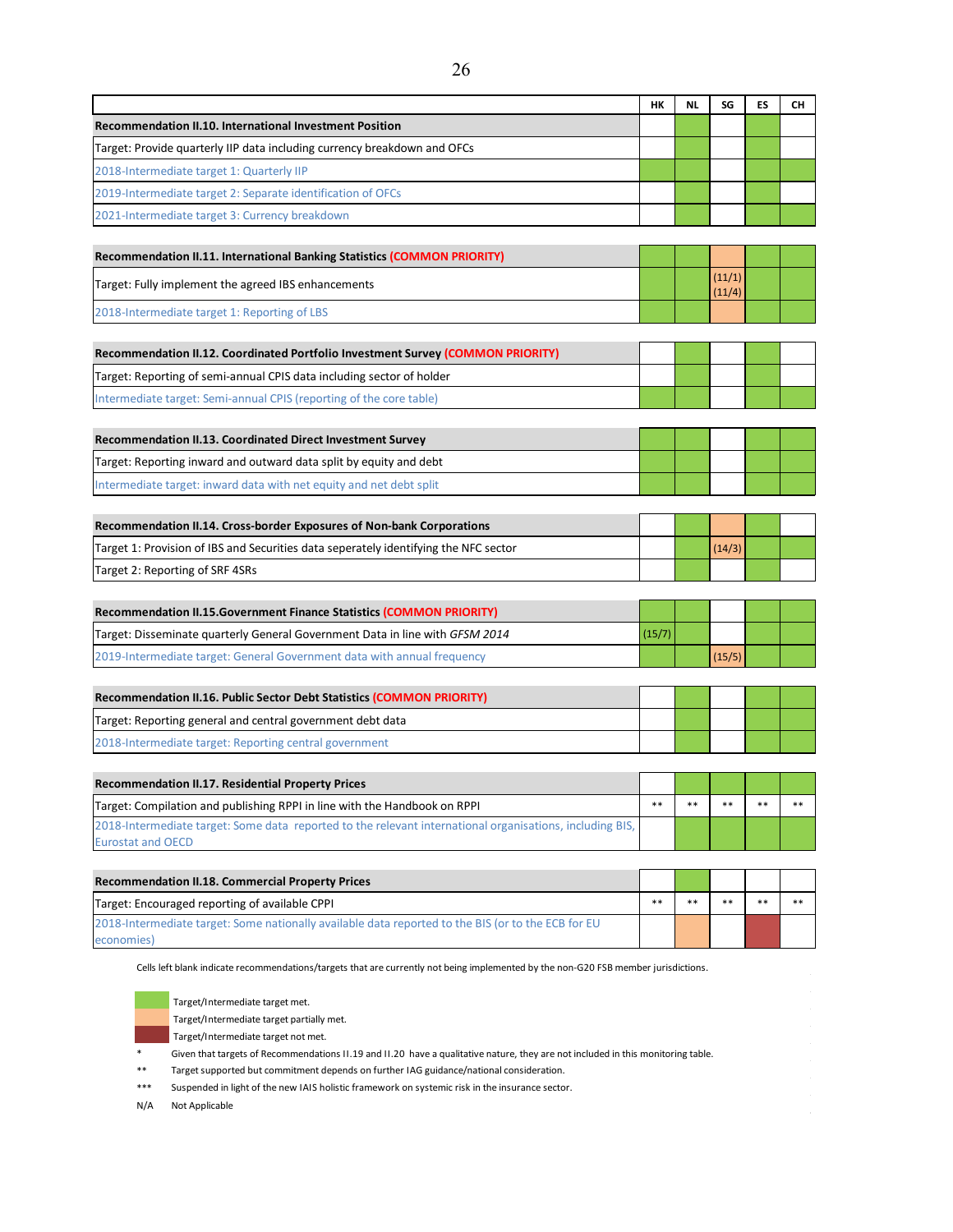#### **Notes**

#### **Rec.II.2**

(2/1) RPPI is not reported.

(2/2) Reporting timeliness is beyond quarterly for some/all seven FSIs.

(2/3) Not all seven FSIs are provided with a quarterly frequency.

#### **Rec. II.4**

Some economies are also submitting data for selected Domestically Systemically Important Banks and this is reflected in the table for Rec. II.4. Target 4: Action plan on Global Systemically Important Insurers (G-SIIs) postponed until after the completion of the FSB's review, together with national authorities, of the effectiveness of the International Association of Insurance Supervisors (IAIS) holistic framework on systemic risk in insurance, planned for late 2022.

(4/1) As reporting has just started the agreed timeliness for reporting (T+50) will be gradually phased in.

(4/2) China is not participating in the Global Systemically Important Banks (G-SIBs) data collection exercise.

(4/3) Work is well underway and full implementation is scheduled for Q2/2022 aligning with the effective date of recent International Data Hub guideline revisions.

#### **Rec. II.6**

(6/1) The FSB reported in November 2018 on actions taken by economies to implement recommendations of the 2015 thematic peer review of OTC derivatives trade reporting. The report concluded that three jurisdictions (China, Mexico and Saudi Arabia) have outstanding issues with implementing the recommendations to remove barriers to full trade reporting and/or to authorities' access to Trade Repository data. Subsequently in 2020, Mexico reported that it addressed the issues identified in the November 2018 report.

#### **Rec. II.7**

(7/1) The assessment of implementation of the target is based on the self-commitments provided by all participating economies. The reporting templates for debt securities issuance, holdings and from-whom-to-whom statistics including Core data and More Advanced Ambitions data, as well as the economies' self-commitments are available at

[https://www.imf.org/en/News/Seminars/Conferences/DGI/g20-dgi-recommendations-and-data#rec7.](https://www.imf.org/en/News/Seminars/Conferences/DGI/g20-dgi-recommendations-and-data#rec7)

(7/2) Some self-commitments of the target have been implemented.

(7/3) Most self-commitments of the target have been implemented.

(7/4) Most or all self-commitments of the target have not been implemented.

(7/5) The self-commitments do not cover this target.

#### **Rec. II.8**

Explanatory notes elaborating on the status of reporting by G20 economies are separately provided. (8/1) The assessment of the implementation is based on the revised templates following discussions at the February 2018 thematic workshop on institutional sectoral accounts. These templates have been explicitly endorsed by a very large majority of the participating economies, while the others did not express any objections.

#### **Rec. II.10**

(10/1) Data for OFCs are separately identified in limited financial instruments.

#### **Rec. II.11**

(11/1) Required subsectors in LBS are not yet reported.

(11/2) Required subsectors in CBS are not yet reported.

(11/3) CBS data are not yet reported.

(11/4) Domestic positions in LBS are not yet reported.

(11/5) Domestic positions in CBS are not yet reported.

(11/6) Indonesia has submitted three quarters of test CBS data, and is on track to join the CBS reporting population in late 2022.

#### **Rec. II.12**

(12/1) Reporting on an annual basis.

#### **Rec. II.13**

(13/1) Counterpart country information is not provided for debt.

(13/2) Outward debt positions are not reported.

#### **Rec. II.14**

(14/1) Non-financial sector is reported as required, but not subsectors (its breakdown in subsectors is encouraged but not required). Japan reports in CBS but not in LBS.

(14/2) OFC coverage needs to be broadened.

(14/3) Non-financial sector is not reported.

(14/4) NFC and OFC coverage and breakdown needs to be improved.